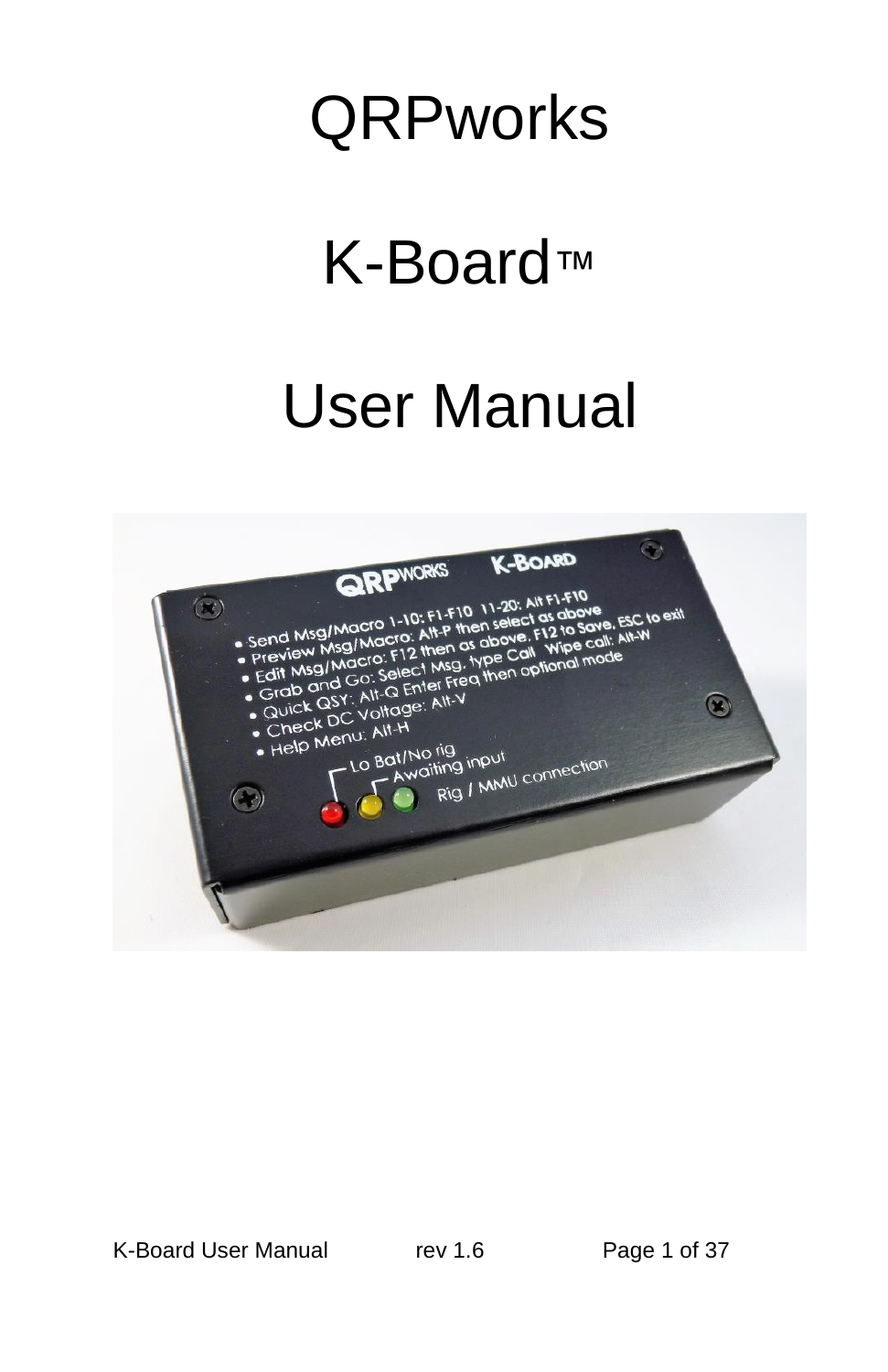# Table of Contents

| <b>Overview</b>                                         | 4  |
|---------------------------------------------------------|----|
| Setup                                                   | 5  |
| <b>Keyboard Choices</b>                                 | 8  |
| <b>Starting Up</b>                                      | 9  |
| <b>Transmitting Text</b>                                | 10 |
| <b>K-Board Prompts</b>                                  | 11 |
| <b>Stored Text Messages and Rig Macros</b>              | 11 |
| <b>Creating or Editing a Text Message or Rig Macro:</b> | 12 |
| <b>Naming Text Messages</b>                             | 13 |
| <b>Previewing Text Messages and Rig Macros</b>          | 15 |
| <b>Sending a Stored Text Message</b>                    | 15 |
| <b>Storing and Sending Rig Macros</b>                   | 16 |
| <b>Creating a Rig Macro:</b>                            | 17 |
| <b>Summary of Message/Macro Editing Operation:</b>      | 19 |
| <b>Naming Rig Macros</b>                                | 19 |
| Sending a Rig Macro                                     | 20 |
| <b>Call Sign Entered</b>                                | 21 |
| Grab & Go™                                              | 22 |
| <b>Contest Serial Numbers</b>                           | 23 |
| <b>Reserved Message Characters</b>                      | 24 |
| Quick QSY™                                              | 25 |
| <b>Voltage Check</b>                                    | 26 |
| Help                                                    | 26 |
| <b>System Reset</b>                                     | 27 |
| <b>Compatibility with Other Products</b>                | 27 |
| <b>Updating the Firmware</b>                            | 28 |
|                                                         |    |

K-Board User Manual rev 1.6 Page 2 of 37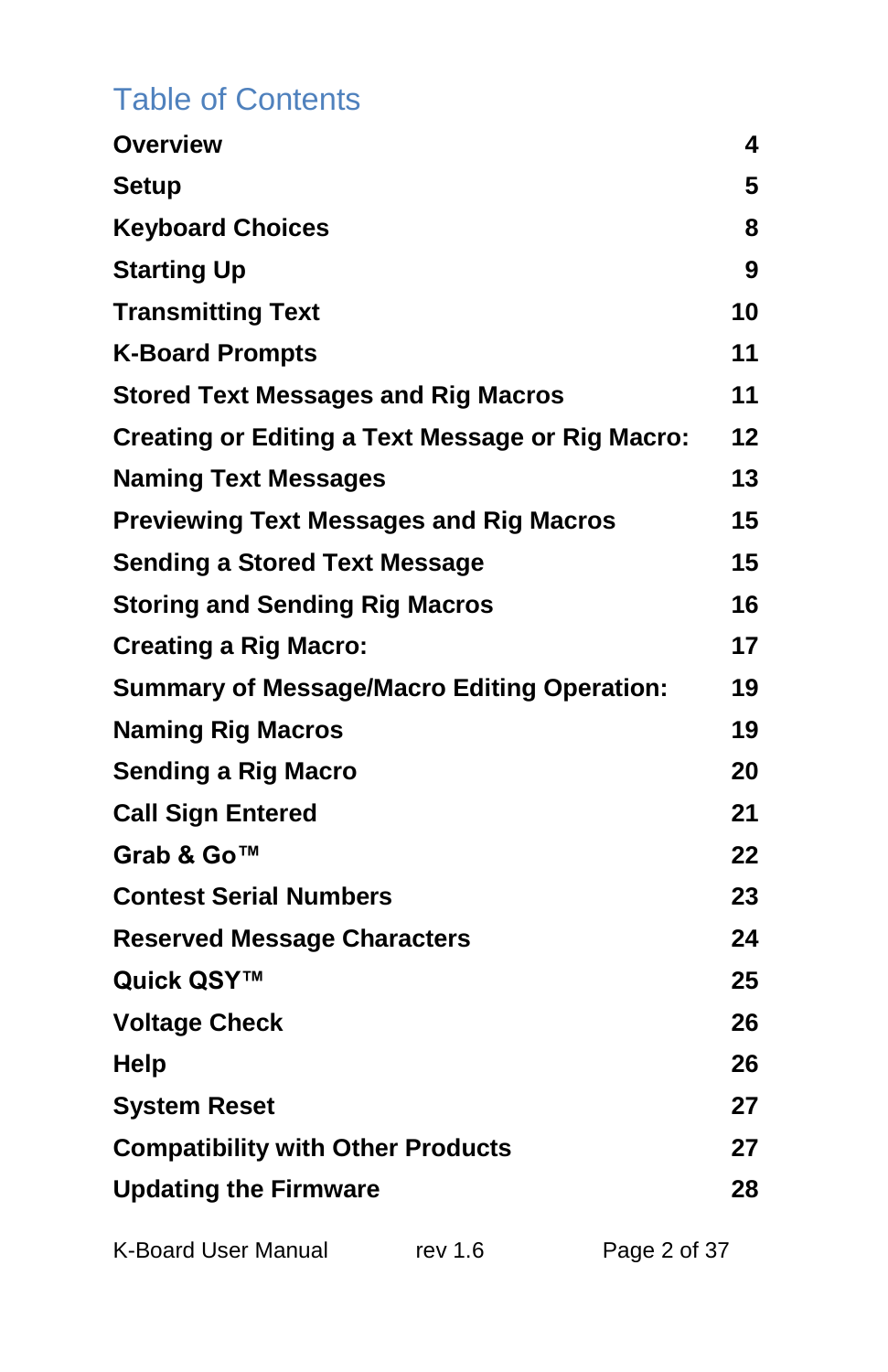| <b>Technology</b>                   | 28 |
|-------------------------------------|----|
| <b>Support</b>                      | 28 |
| <b>Acknowledgements</b>             | 28 |
| <b>Troubleshooting Tips</b>         | 29 |
| <b>Summary of LED Operation:</b>    | 30 |
| <b>Summary of Keyboard Commands</b> | 33 |
| <b>Firmware Revision History</b>    | 35 |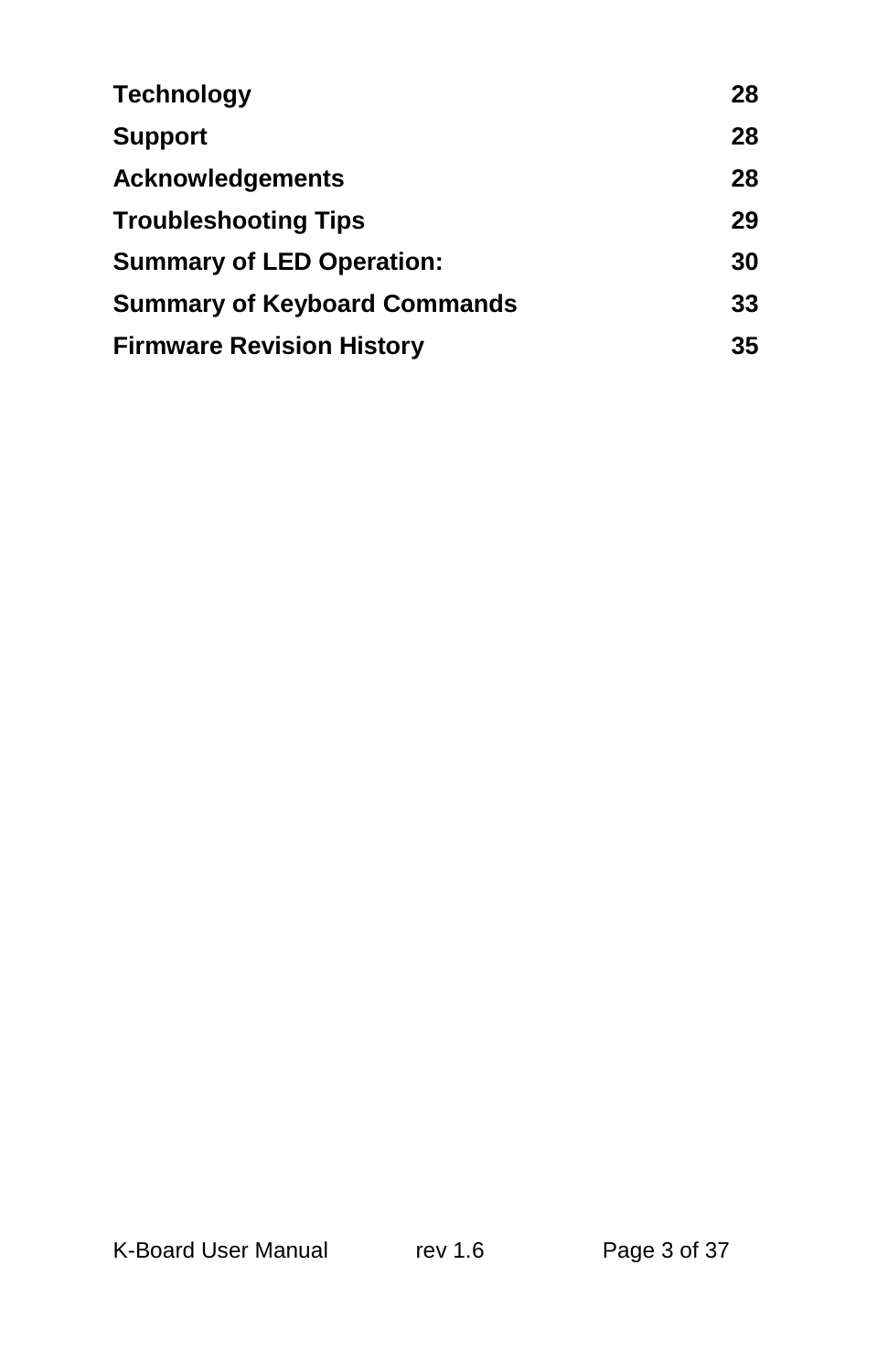#### <span id="page-3-0"></span>**Overview**

Thank you for your purchase of the QRPworks K-Board™.

It's the Smart Keyboard Interface for the Elecraft KX3 and K3/K3S, and is used to enhance your operating experience.

In a nutshell,

- It is a message generator, allowing you to send up to 20 messages you have defined, with just a keystroke.
- It uses any USB keyboard, wireless or wired.
- It sends characters in real time using the keyboard for CW, RTTY, or PSK modes.
- It will allow you to send up to 20 macros to the rig to control just about every aspect of it.
- It will store 10 message/macro groups, created using the free Message Management Utility. That's 200 message/macros.
- The K-Board offers the Quick QSY™ feature, allowing you to change frequency and mode very easily.

Data entry for creating and editing messages, capturing "their call" can be done using the keyboard and the rig's display.

The Message Management Utility program (PC or Mac) allows you to create and manage multiple sets of messages and macros and allows quick downloading to the K-Board.

The K-Board provides many features for the portable operator, whether out on the trail, in a park, on vacation, or at home.

| 73.<br>Shel Radin, KF0UR | Steve Silverman, KB3SII |              |
|--------------------------|-------------------------|--------------|
| K-Board User Manual      | rev 1.6                 | Page 4 of 37 |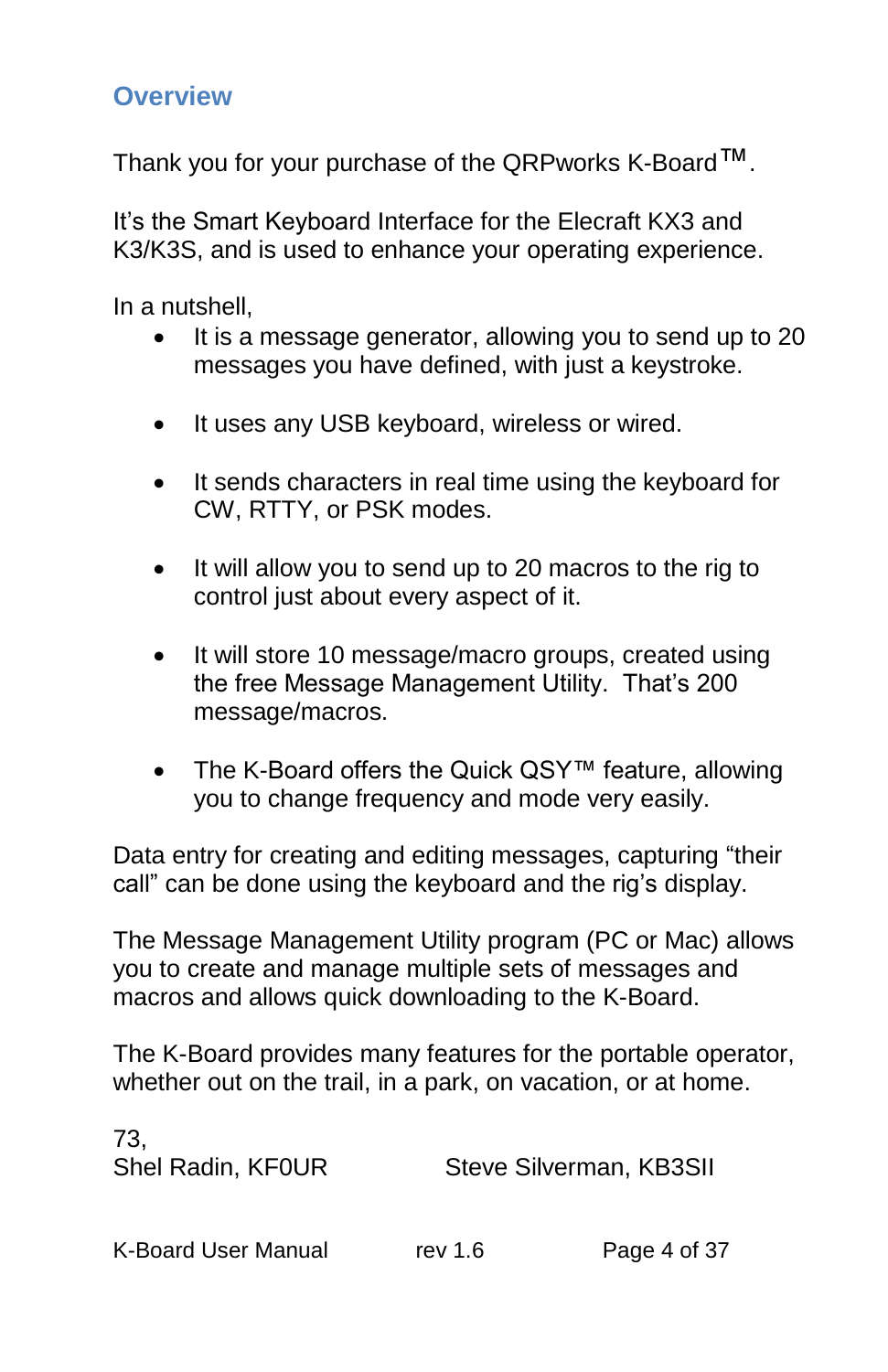## <span id="page-4-0"></span>**Setup**

#### Connections:

- **KX3**: connect the supplied 3.5 mm (1/8") stereo cable from the K-Board Rig port to the KX3 ACC1 connector. The right angle connectors on both ends are important to reduce the strain on the printed circuit boards. **Do not connect the radio cable if the PC cable is in use.**
- **KX2:** connect the supplied 3.5 mm (1/8") stereo cable from the K-Board Rig port to the KX2 ACC connector. The right angle connectors on both ends are important to reduce the strain on the printed circuit boards. **Do not connect the radio cable if the PC cable is in use.**
- **K3**: use a DB9-M to 3.5 mm cable (available from QRPworks) from the K3 RS232 port to the K-Board Rig port. **Do not connect the radio cable if the PC cable is in use.**
- **K3s**: plug the RJ45 to DE9 adapter cable that was supplied with the K3s into the K3s RS232 port. Use a DB9-M to 3.5 mm cable (available from QRPworks) from the DE9 adapter to the K-Board Rig port. **Do not connect the radio cable if the PC cable is in use.**
- Connect DC 8 V~15 V power using a 2.1 mm DC connector or use a 9 volt battery in the optional K-Board battery holder. For the DC connector, connect the DC positive voltage to the center pin.
- Connect a USB keyboard to the K-Board. This is used for transmitting and controlling the rig. A wired or wireless keyboard may be used. The wireless keyboard must be a 2.4 GHz wireless keyboard and **NOT** a Bluetooth keyboard. Repeat: NOT Bluetooth.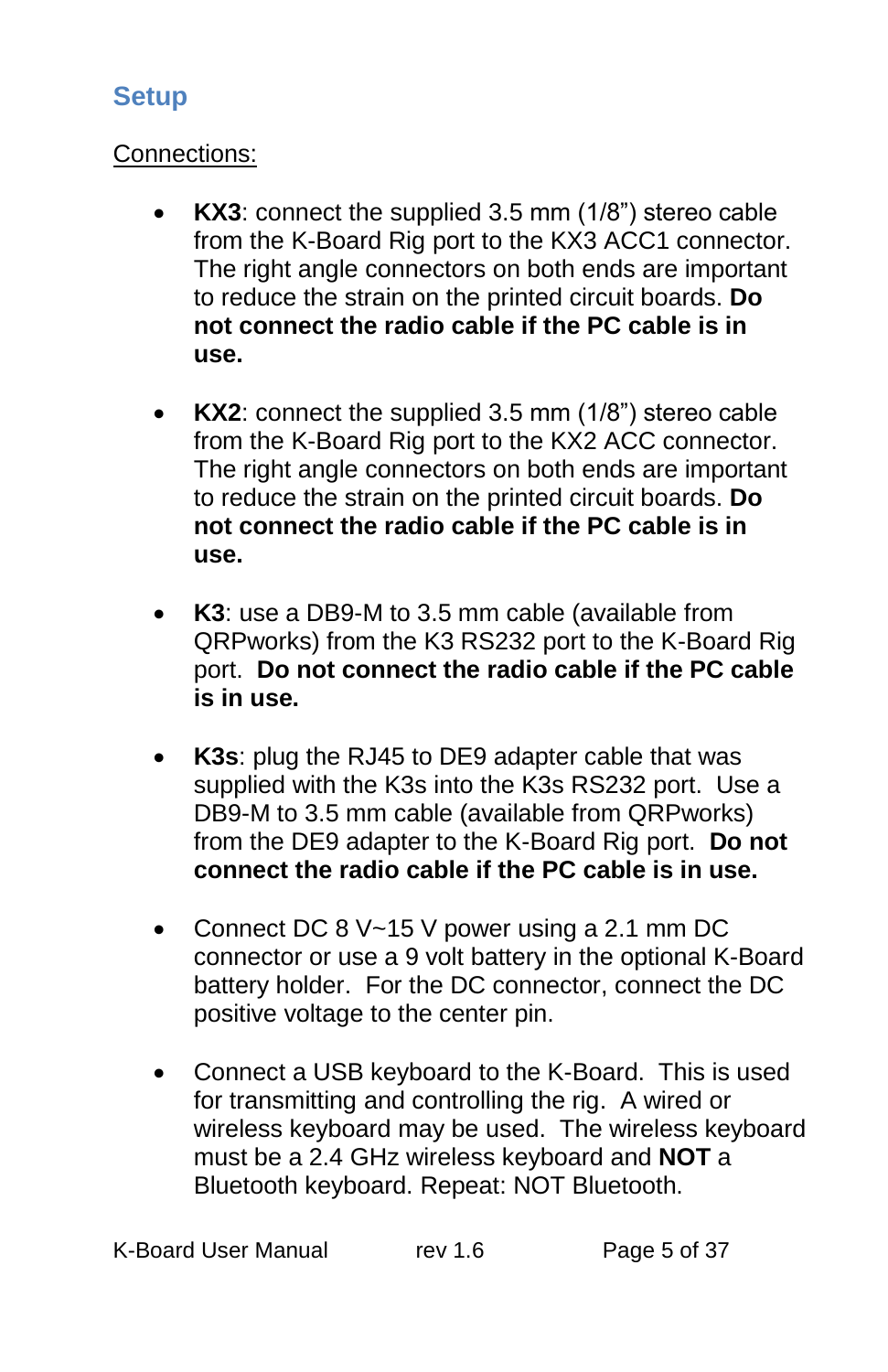The second K-Board 3.5 mm jack, labeled "PC" is used for transferring message/macro sets from the PC or Mac to the K-Board using the free QRPworks Message Management Utility. It is also used to load new software into the K-Board. The Elecraft KXUSB or KXSER cables should be used between this serial port and a PC. **This port must not be connected to a PC if the Radio serial port is connected to the radio.** 



#### KX3/KX2 Settings:

#### *To be able to enter text using your paddle on your KX3, the KX3 firmware must be at MCU version 2.19 or later.*

- Menu: RS232: set to 38400.
- Menu: CW Key1: set at tip-dot or tip-dash, and not Hand. Plug your paddle directly into the Key jack on the KX3 or KX2. The KX3 / KX2 will only decode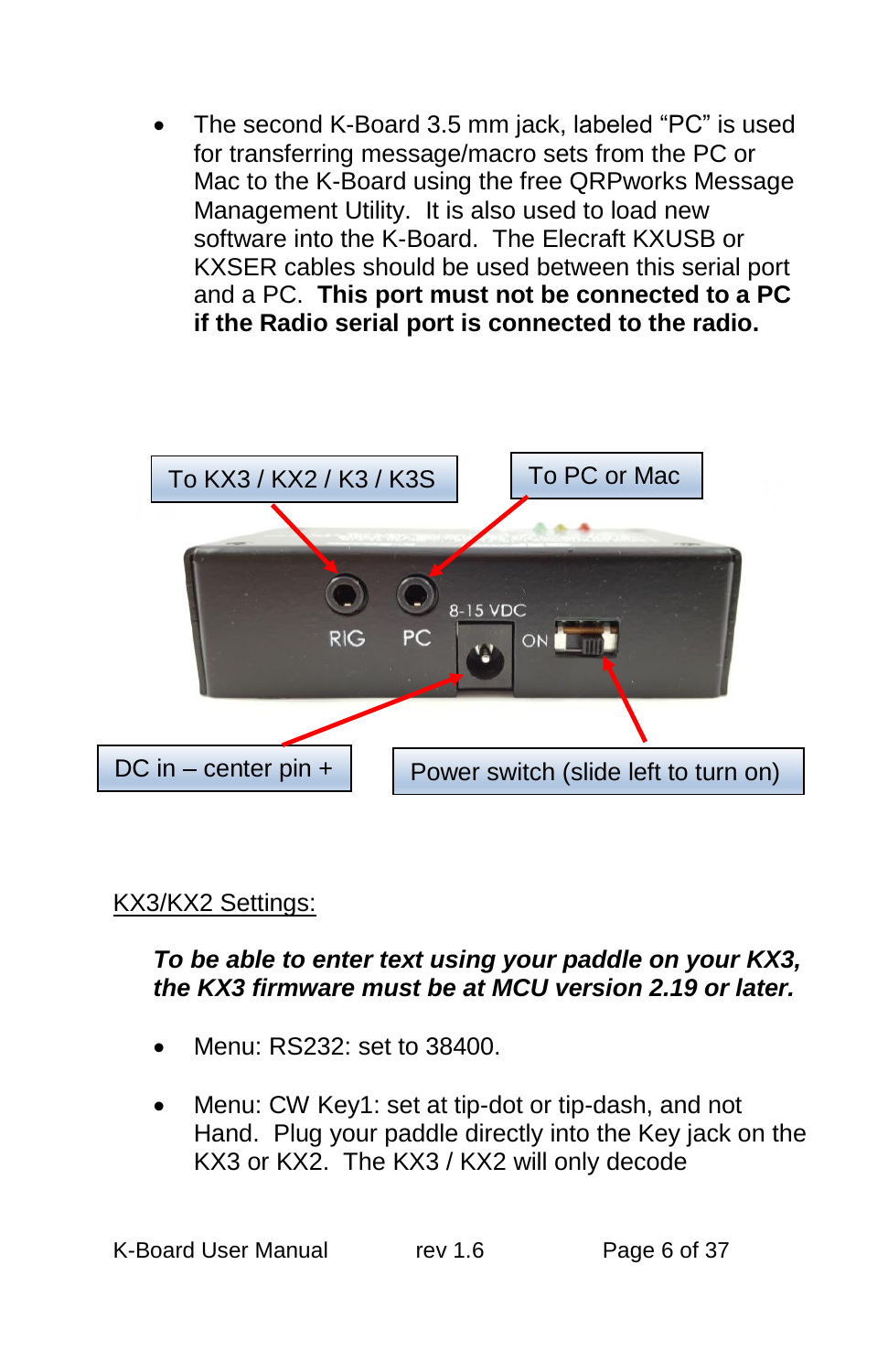transmitted text if the menu item CW Key 1 is set to tipdot or tip-dash, and not Hand.

- For RTTY or PSK, set the mode to TX Data, by tapping the Data/Text button. Using VFO B, select:
	- o PSK D for PSK
	- o FSK D for RTTY

"TX Data" will be the mode shown on the screen

- Text: DEC ON, by holding the Data/Text button.
- 31 bPS or 63 bPS (select with VFO A)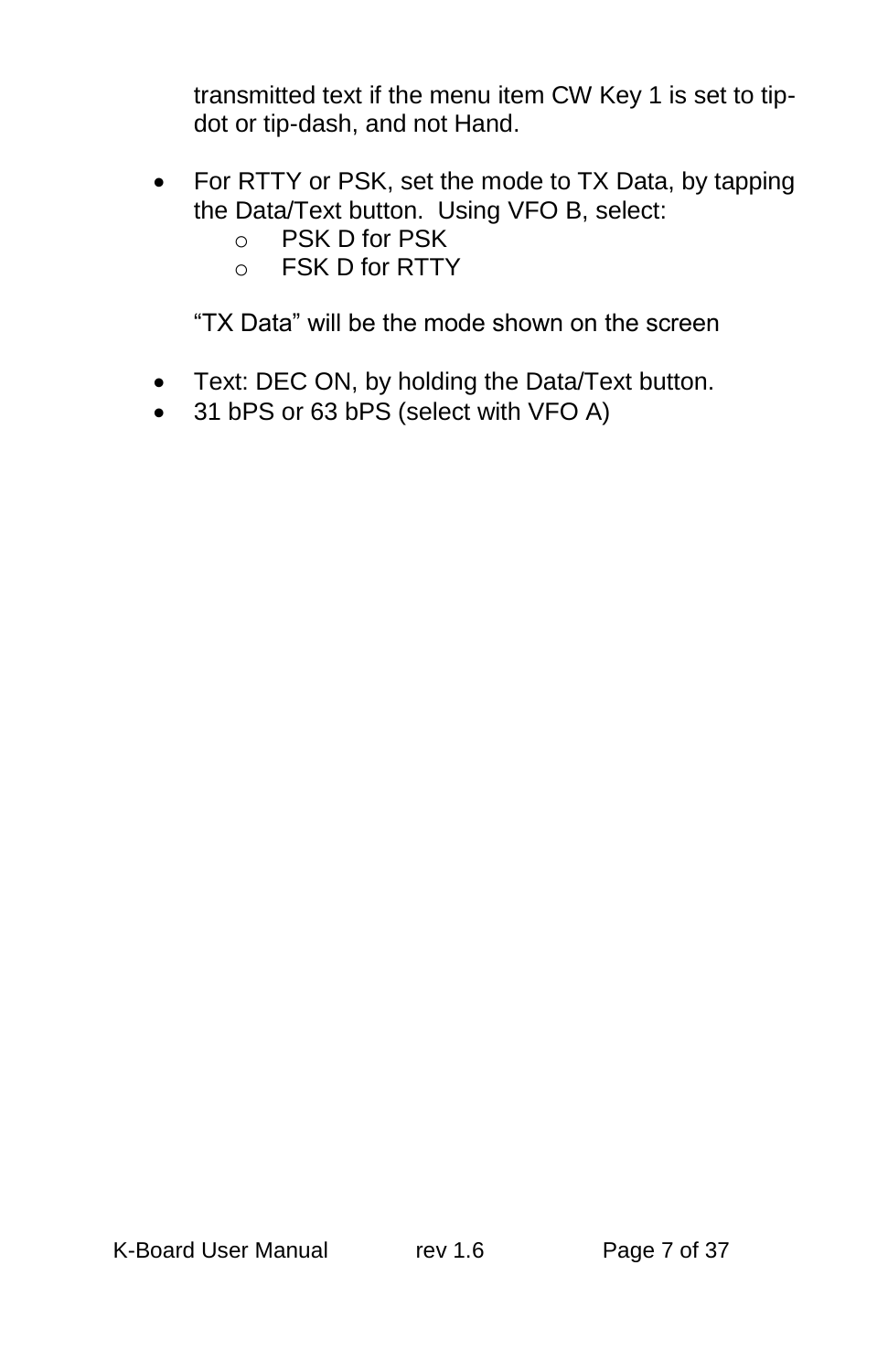#### *The K-Board - K3/K3s combination does not offer entering text with a paddle feature at this time.*

- Menu: RS232: set to 38400.
- Menu: CW PADL: set at tip-dot or tip-dash, and not Hand. Plug your paddle directly into the Key jack on the K3/K3S.
- For RTTY or PSK, set the mode to TX Data. Hold Data MD, select:
	- o PSK D for PSK
	- $\circ$  FSK D for RTTY.

"TX Data" will be the mode shown on the screen

• Text Decode: Hold TEXT DEC. Select ON by rotating VFO-B.

*Refer to the Data Modes section in the K3 manual*

### <span id="page-7-0"></span>**Keyboard Choices**

The K-Board can be used with a wired or wireless USB keyboard.

Please note that the wireless keyboard must be a 2.4 GHz wireless keyboard, and NOT a Bluetooth keyboard.

The K-Board can use a USA or UK keyboard. Pressing **Alt-K** will toggle between the two. In the K-Board, the difference is that the  $\omega$  and " characters are reversed between the two types.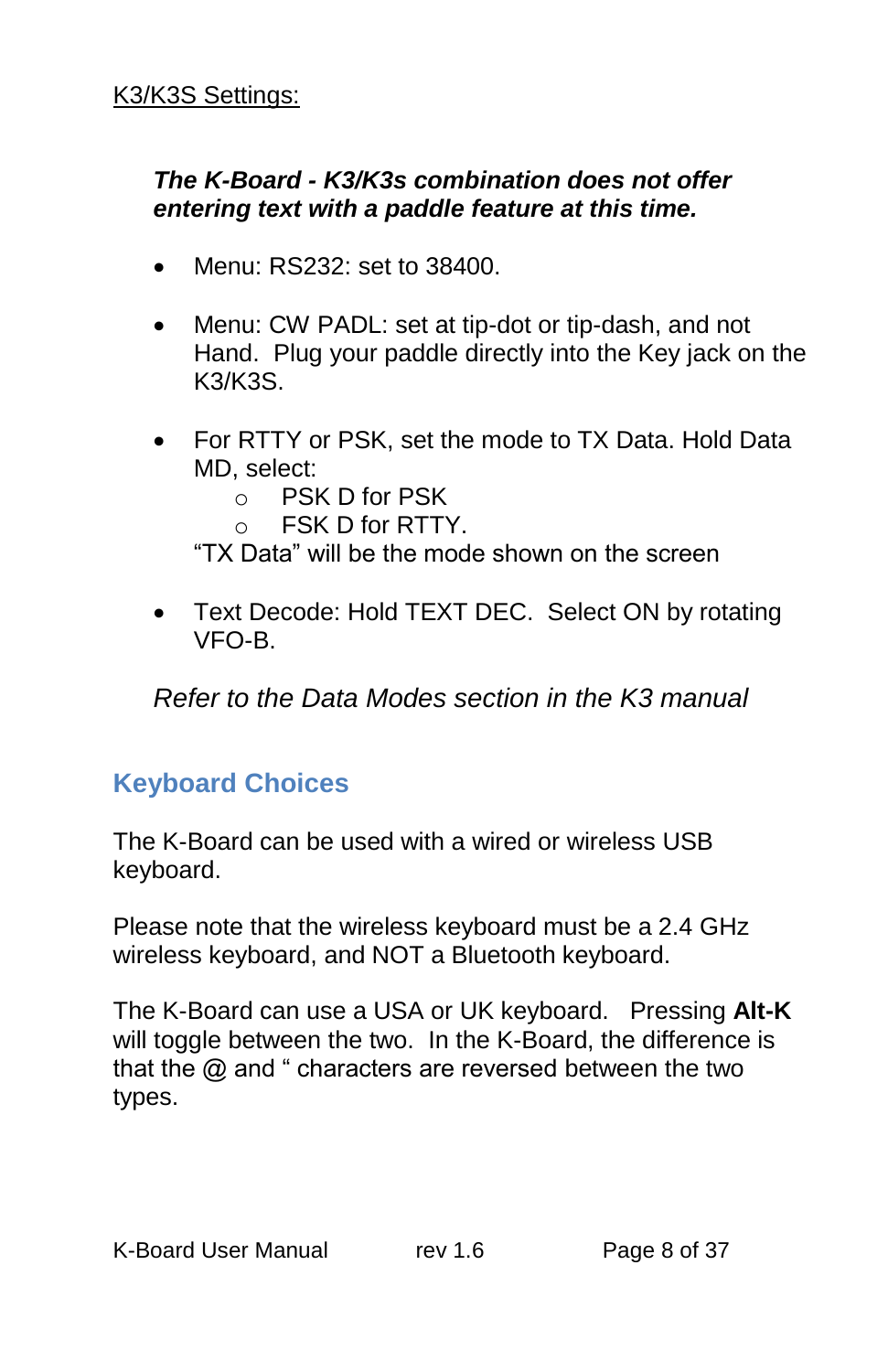

# <span id="page-8-0"></span>**Starting Up**

When the K-Board is powered on:

- the three LEDs will indicate the firmware version, in case you need to know.
	- o The Red led will flash the number of times of the first number in the version.
	- o The Yellow led will flash the number of times of the second number in the version.
	- $\circ$  The Green led flash the number of times of the third number in the version.
- example for revision 2.1.3
	- o The Red LED will flash 2 times, for number 2
	- o The Yellow LED will flash once, for number 1
	- o The Green LED will flash 3 times, for number 3

This can also be seen by pressing **Alt-Z**.

 Then the green LED will flash while the K-Board automatically attempts to connect with the rig via its serial port. 38400 baud is the required speed.

*Note: turn the rig on first before turning the K-Board on.*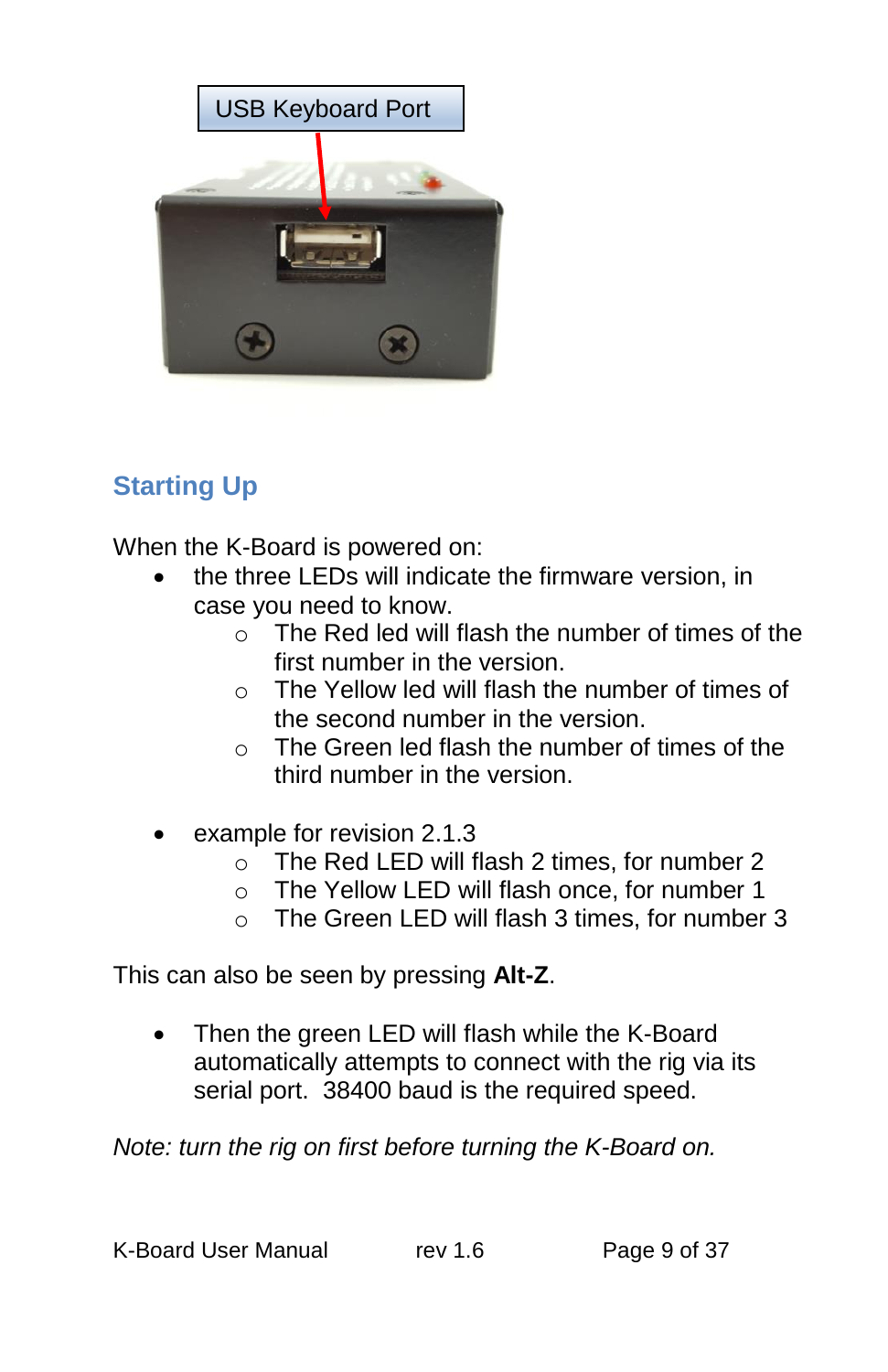When the K-Board establishes a connection to a rig, the green LED will stay on for a few seconds.

- if in CW mode, the rig will send "R" to indicate it is connected. - if in CW, RTTY, PSK31, or PSK63, and text decoding is on, you will see "R" on the rig's scrolling display.

If the K-Board does not connect to the rig, the Red LED will flash for a few seconds and turn off. If you expect a connection, please see the **troubleshooting tips**.

# <span id="page-9-0"></span>**Transmitting Text**

There are a few ways to send data to the rig:

- 1. Simply use the paddle connected to the rig. As you paddle, you will key the rig.
- 2. Type on the keyboard. The K-Board will send the character you typed to the rig. As you type, you will key the rig, and the rig will show what characters have been sent if text decoding is on.
- 3. Send a message. You can send one of 20 pre-defined (by you) messages by pressing F1 through F10 for the first bank of 10 messages, and Alt-F1 though Alt-F10 for the second bank of 10 messages. Each message can be up to 80 characters.

The rig will transmit the text in whatever mode it is set to. In other words,

- if the rig is set to PSK-D, if the rig is set to PSK-D, it will send PSK31 or PSK63, depending on the VFO A setting.
- if it is set to FSK-D, it will send RTTY.
- If it is set to CW, it will send CW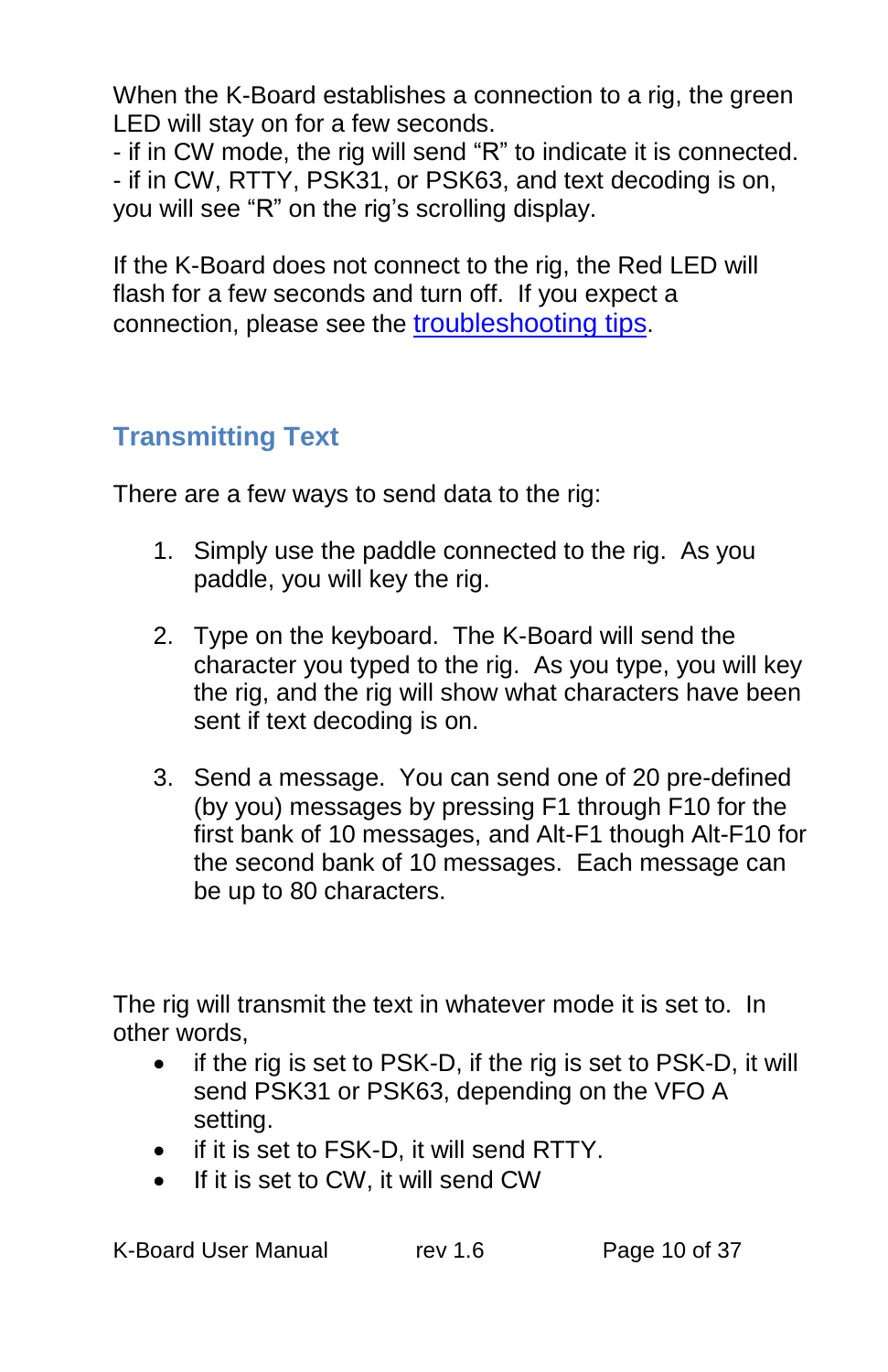You just type and the K-Board and the rig will take care of the rest.

## <span id="page-10-0"></span>**K-Board Prompts**

You have the option of seeing K-Board user prompts on the rig's scrolling display. The prompts are reminders to you that the K-Board is waiting for a command.

For example, if you press Alt-R to reset the K-Board and text decoding is on, then you will see "RESET? Y/N" on the rig's display.

On the keyboard, press **ALT-E** to toggle between seeing the prompts or not.

## <span id="page-10-1"></span>**Stored Text Messages and Rig Macros**

The K-Board has 20 memory locations for either text messages or rig macros for the K3 / KX3 / KX2. Any of the 20 can be used for either.

Each of the 20 text messages or rig macros can be 80 characters each. As a text message, they can be used for "canned" text, such as calling CQ, "my name is...", contest exchanges (599 CO), etc.

The first 10 messages (1-10) are stored and sent using the function keys, **F1** to **F10**. The second 10 messages (11-20) are stored and sent using the function keys, **Alt-F1** to **Alt-F10**.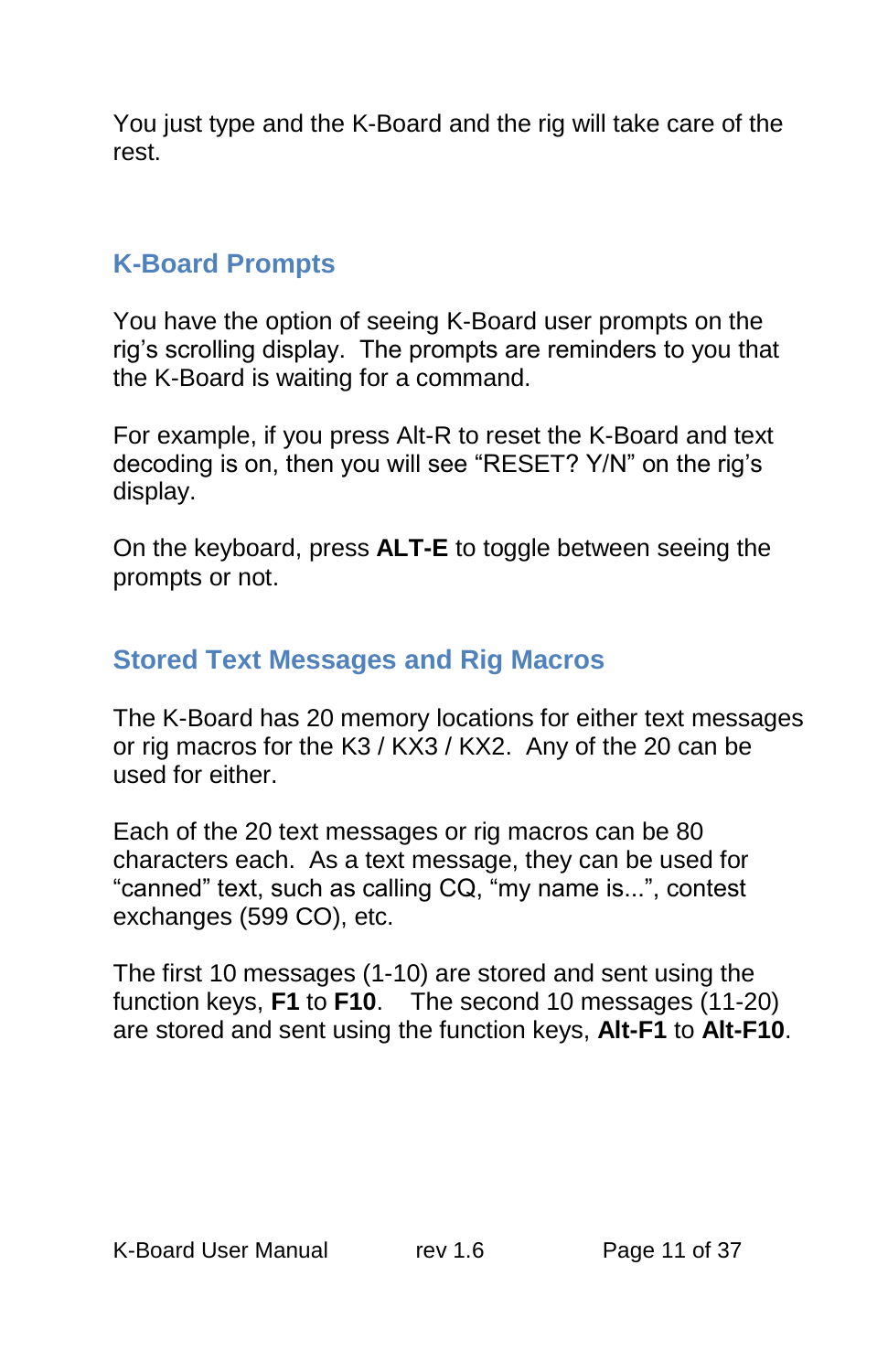## <span id="page-11-0"></span>**Creating or Editing a Text Message or Rig Macro:**

There are 2 ways to store message and rig macros in the K-Board.

1. The easiest way is to use the QRPworks Message Management Utility program. It is available free on the QRPworks.com website (click on Support / Utilities). It allows you to define 10 named groups of message/macros, with each group containing 20 messages/macros. Each group can be used for a specific reason, such as Field Day, SOTA activation, a contest, etc.

With version 2.1.1, you can save the groups on your PC or Mac and download one selected group of 20 messages to the K-Board.

With version 2.2.1 and later, you can save the groups on your PC or Mac and download all 10 groups of messages (that's 200 total) all at once.

On the K-Board, pressing **Alt-G** will display the current message group in use on the rig, if text decoding on the rig is on and instruction text is set to display (**Alt-E** toggles). Follow **Alt-G** with F1-F10 to select message groups 1-10 respectively, or hit **ESC** to exit without changing groups.

The selected message group is remembered when the K-Board is off, and will automatically be loaded as the current message group in use upon starting up.

- 2. You can create a message or macro using the keyboard. This is useful if you are portable and away from a PC or Mac. To use this feature:
	- In the normal mode (LEDs are off), press **F12** or **ALT-Z**  (added version 2.2.3). The Yellow LED will now be flashing slowly indicating you are in the Edit mode.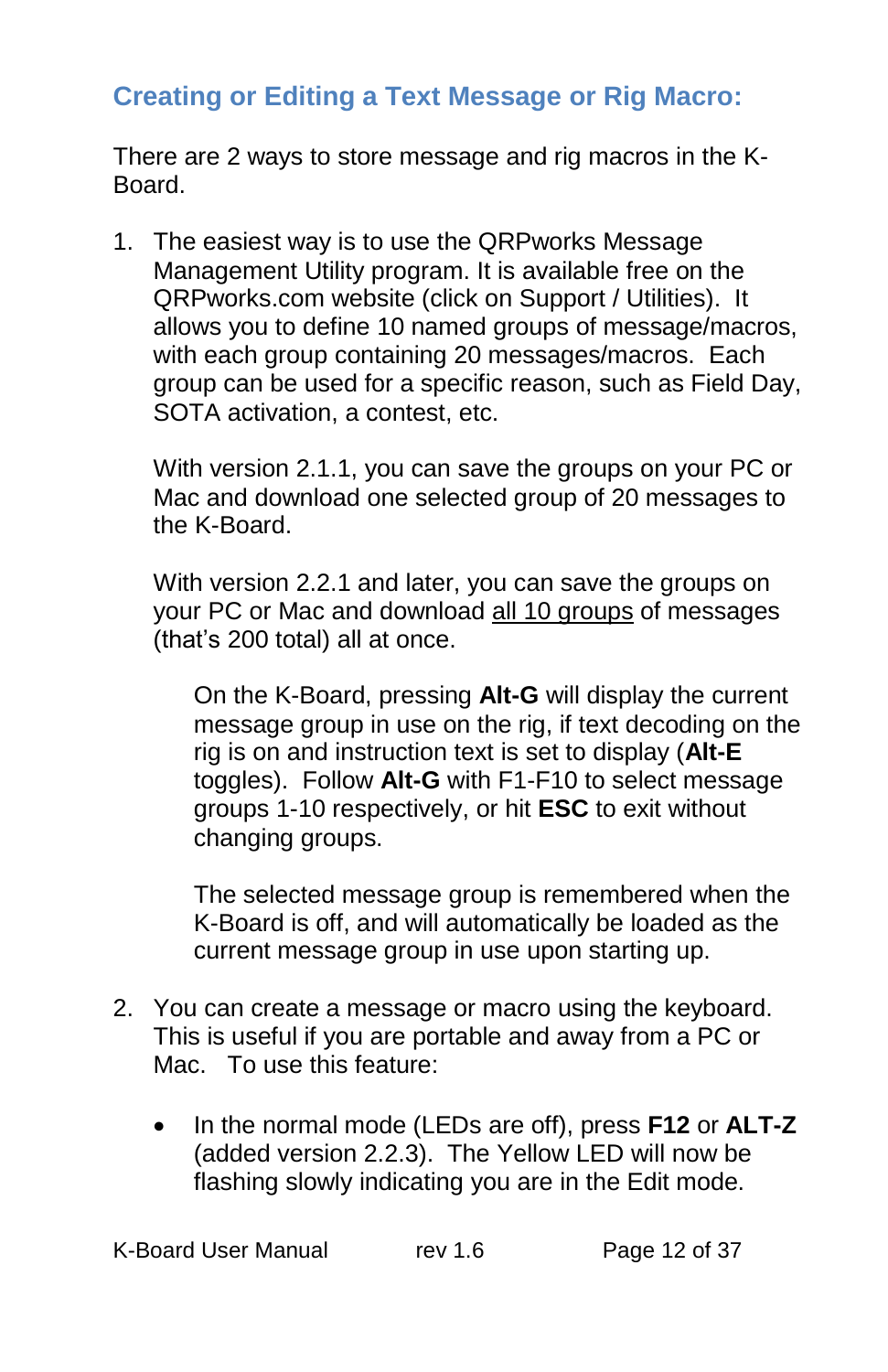Then press a key **F1** through **F10** or **Alt-F1** through **Alt-F10** corresponding to the message you want to create or edit.

- Enter characters from the keyboard. Any previous message will be erased. Enter the new message entirely.
- When finished, press the F12 key again or Enter to save the changes and return to the normal mode. The Yellow LED will go out.
	- $\circ$  If in CW mode, you will hear an R and if text decoding is on, you will see an R on the rig's scrolling display.
	- o If in a RTTY or PSK mode, if text decoding is on, you will see an R on the rig's display.

If you want to cancel the editing of a message, press the **ESC** key. The K-Board will return to the normal mode and the Yellow LED will go out.

When in RTTY or PSK, the rig will remain in transmit mode for approx. 4 seconds after the last character has been sent. To have the rig go back to receive immediately after the last character has been sent, add a vertical bar "|" at the end of the message (without the quotes). It's especially useful when contesting or events.

Example: 5NN CO |

### <span id="page-12-0"></span>**Naming Text Messages**

The K-Board provides a way to name a message. The name will then be shown in the message preview (Alt-P) as a handy reminder.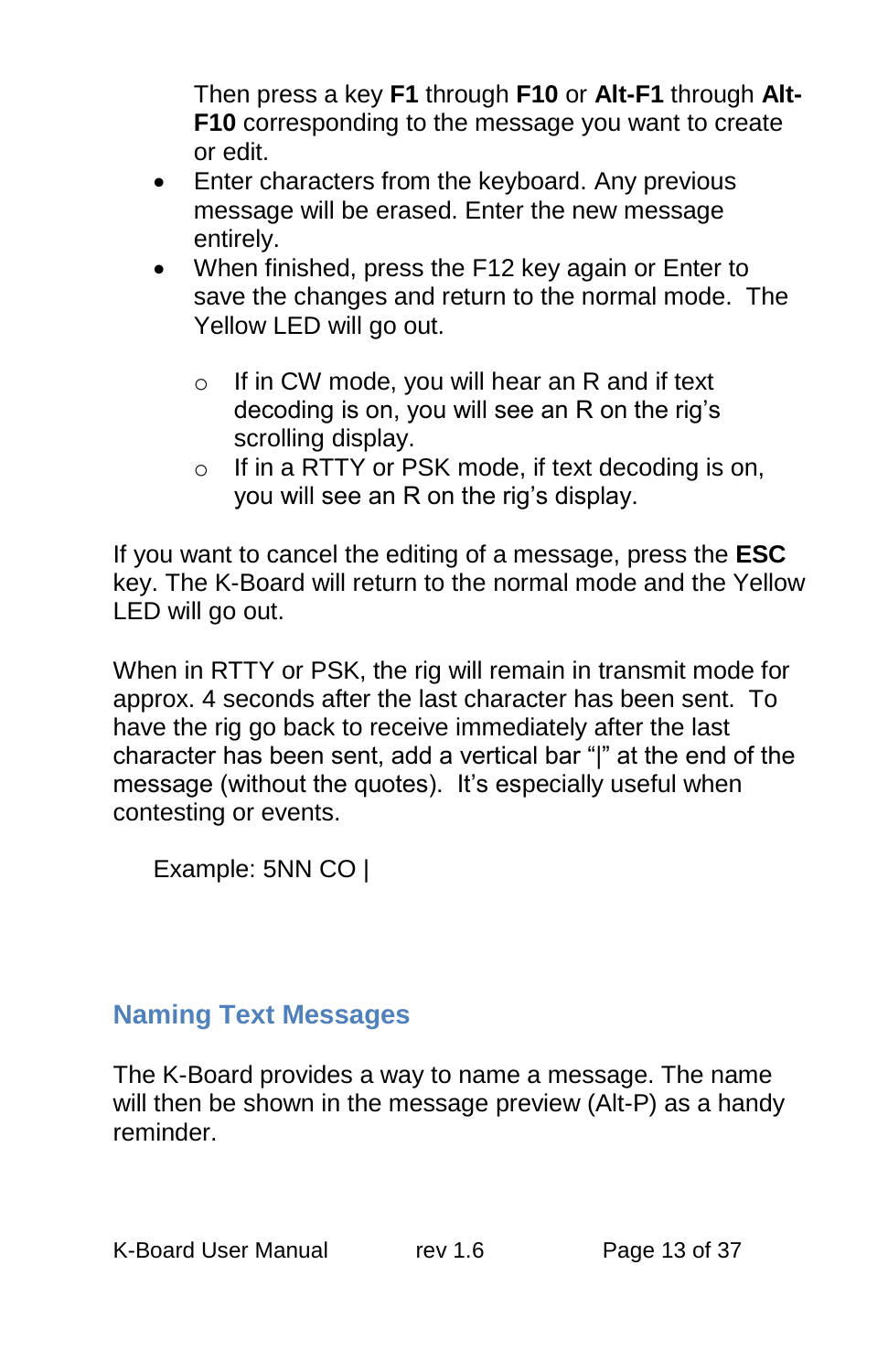To name a message, simply enter the name as the first characters followed by a colon ":". Everything to the left of the colon is the message name and is not sent to the rig. Everything to the right of the colon will be sent to the rig as text.

It's advised to keep the names short, as the space for the characters used are shared with the characters used for the message. The longer the name, the less room you will have for the message.

<span id="page-13-0"></span>Example: Call CQ: CQ CQ CQ de KF0UR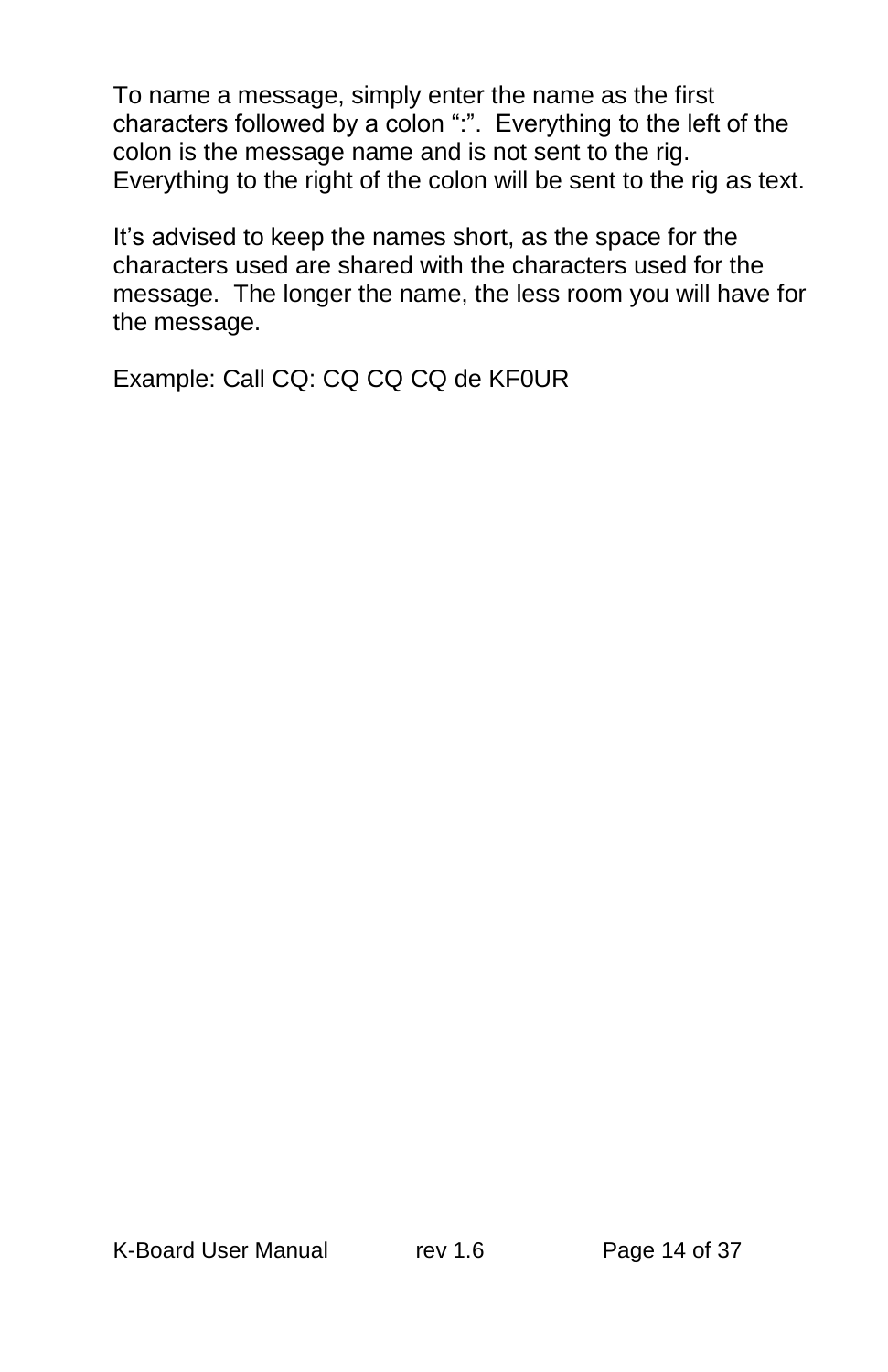# <span id="page-14-0"></span>**Previewing Text Messages and Rig Macros**

The K-Board provides a way to see the contents of message or a rig macro before it is sent. This is handy if you forget which message or macro is stored, where.

Hit **Alt-P**, then the F key for the message or macro you'd like to see.

Example, Alt-P, then F1 will display on the rig's scrolling display:

- the name of message F1, if named
- the contents of message F1, if it is not named.

<span id="page-14-1"></span>Hit **ESC** to exit the message preview mode at any time.

# **Sending a Stored Text Message**

To send a stored text message, just press the F or Alt-F key of the message to be sent. The sent message will be sent to the rig.

If you press an F key more than once, or multiple F keys in sequence, the messages will be sent in sequence (chained). This is useful, for instance, if you want to send a longer CQ. If the message stored in F1 is:

### *CQ CQ CQ CQ CQ DE KF0UR KF0UR KF0UR*

Pressing F1 twice will result in the following message:

#### *CQ CQ CQ CQ CQ DE KF0UR KF0UR KF0UR CQ CQ CQ CQ CQ DE KF0UR KF0UR KF0UR*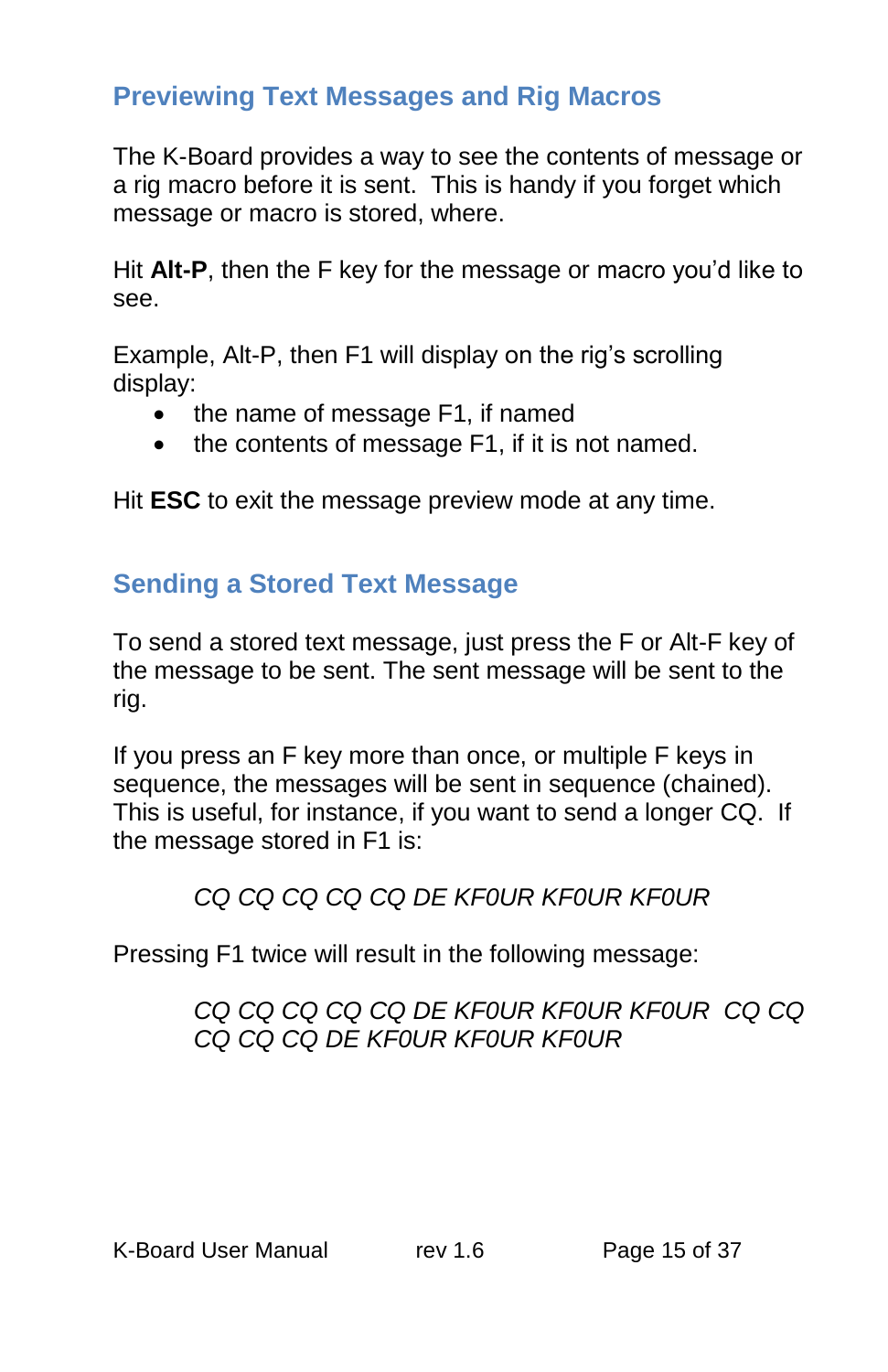## <span id="page-15-0"></span>**Storing and Sending Rig Macros**

Using the Elecraft ["K3S, K3, KX3 & KX2](http://www.elecraft.com/manual/K3&KX3%20Pgmrs%20Ref,%20E2.pdf) Programmers [Reference"](http://www.elecraft.com/manual/K3&KX3%20Pgmrs%20Ref,%20E2.pdf) (download-able from the Manuals and Downloads section of the Elecraft website), you can write and store one or more commands to the rig. Note there are plenty of defined macros available on the Internet Just search for K3 macros.

These sets of commands, or "rig macros" as they are called, can be used to command the rig to do just about anything and are very handy.

For instance, you could set up a macro to:

- Go to a frequency, mode, set the power level, turn off RIT and XIT, say for PSK or RTTY
- Put the rig into Split mode, with VFO B 1 KHz above VFO A

While the rig allows you to store some macros, the K-Board expands that by allowing you to create and store 20 macros, 80 characters each in the K-Board, and executing them with a simple keystroke.

Similar to Messages, Rig Macros are stored and sent using the function keys, **F1** to **F10** and **Alt-F1** to **Alt-F10.** But rig macros are different as they MUST start with a period (**.**) as the very first character. Note these 20 locations are shared with Text Messages.

#### *Rig Macros always start with a period (.) as the very first character. Messages do not. The period tells the K-Board to send the data as commands to the rig, and not text to be transmitted.*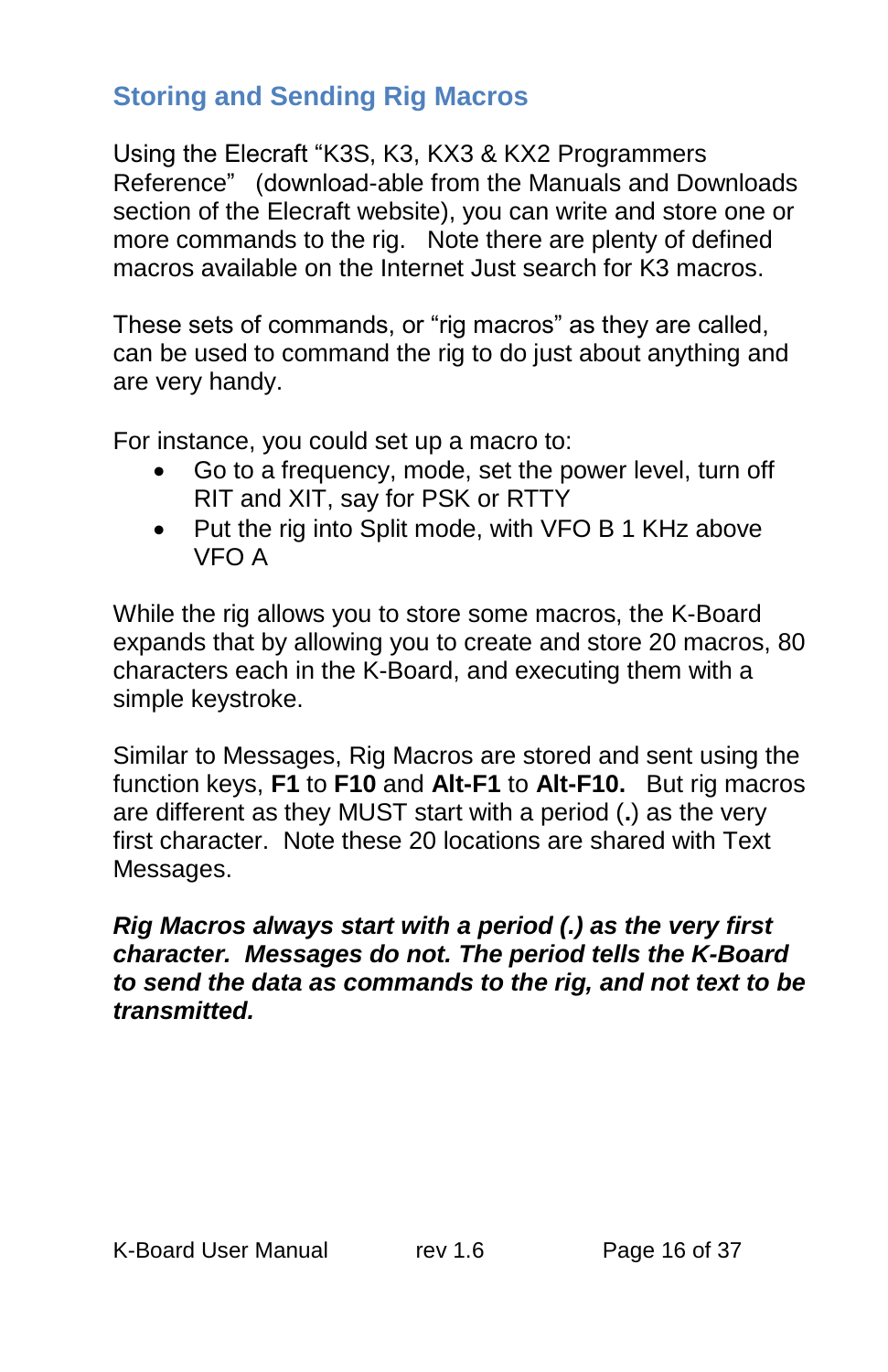## <span id="page-16-0"></span>**Creating a Rig Macro:**

- In the normal mode (all LEDs are off), press **F12** or **ALT-Z**  (added version 2.2.3). The LED will now be flashing slowly indicating you are in the Edit mode. Then press a key **F1** through **F10 or Alt-F1** through **Alt-F10.**
	- **Enter characters from the keyboard. Any previous** macro will be erased.

Macros must start with a period (**.**) as the very first character. This tells the K-Board it is a rig macro and not a text message.

Example:

**.**20M:FA00014012000;

Where:

**.** – (the period) indicates it is a macro

20M - is the name of this macro. The colon separates the name from the macro.

FA00014012000; – is a rig command (go to 14.012 MHz in this example)

If you leave out the period, then the text FA00014012000 would be sent to the rig as a message to be transmitted.

To create a rig macro without a name, just preface the very first Elecraft command with a period:

**.**FA00014012000;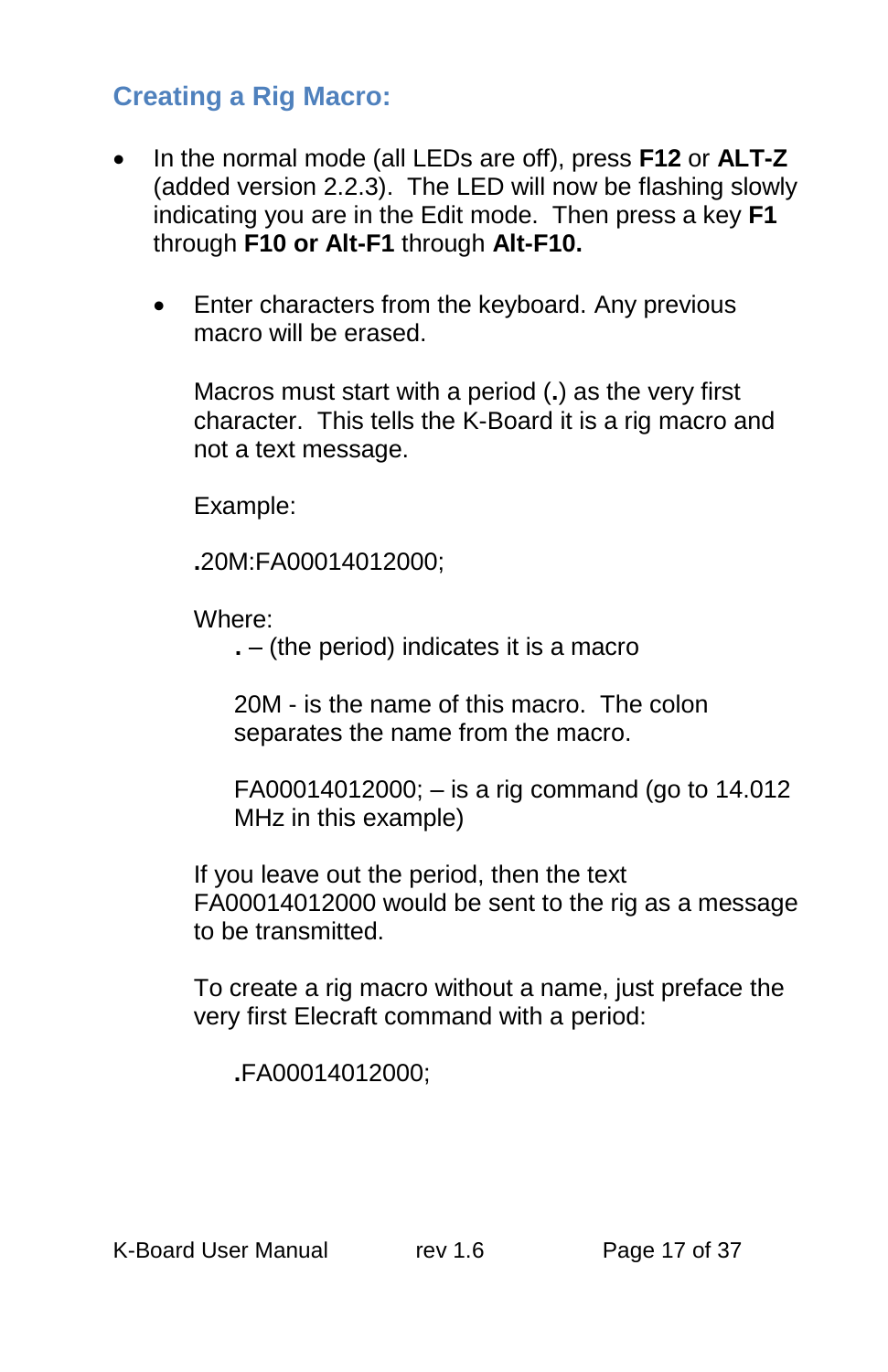When finished, press the **F12** key again or Enter to save the changes and return to the normal mode. The Yellow LED will go out.

- o If in CW mode, you will hear an R and if text decoding is on, you will see an R on the rig's scrolling display.
- o If in a RTTY or PSK mode, if text decoding is on, you will see an R on the rig's display.
- o If you want to cancel the editing of a macro, press the **ESC** key. The K-Board will return to the normal mode. The Yellow LED will go out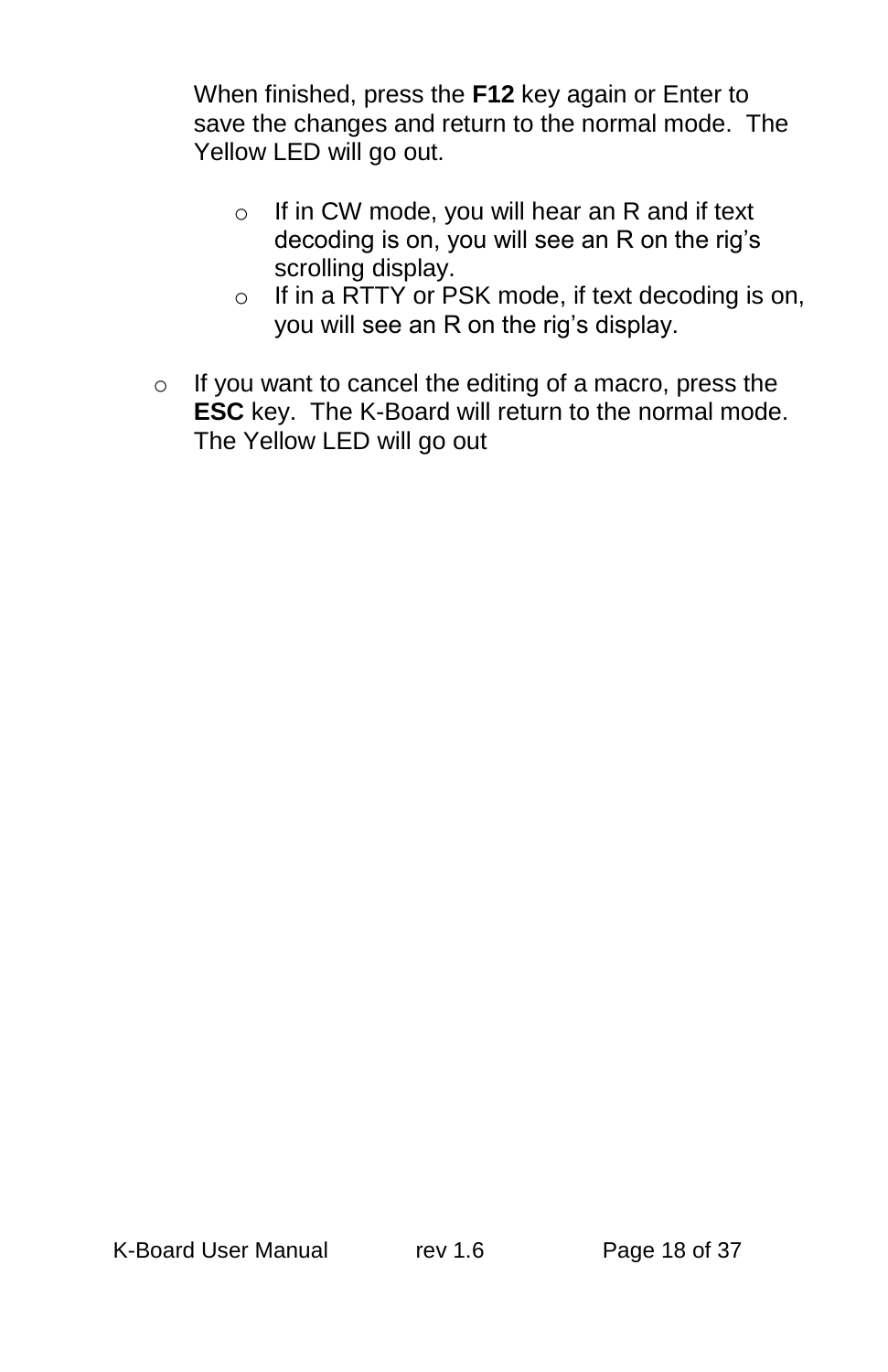# <span id="page-18-0"></span>**Summary of Message/Macro Editing Operation:**

| <b>Mode</b>                   | <b>Action</b>                                                                 | <b>Result</b>                                                  | <b>LEDs</b>                       |
|-------------------------------|-------------------------------------------------------------------------------|----------------------------------------------------------------|-----------------------------------|
| Normal                        |                                                                               |                                                                | Off                               |
| Normal                        | Press F12<br>or <b>ALT-Z</b><br>(added<br>version<br>2.2.3)                   | <b>Enter Edit</b><br>Message/Macro<br>Mode                     | Yellow<br>flashes                 |
| Edit<br>Message/Macro<br>Mode | Press <sub>F1</sub><br>thru F10,<br>or Alt-F1<br>thru Alt-<br>F <sub>10</sub> | Enter new<br>Message/Macro                                     | Yellow<br>continues<br>to flashes |
| Edit<br>Message/Macro<br>Mode | Press F12<br>or Enter                                                         | Message/Macro<br>saved, then back<br>to normal mode            | Off                               |
| Edit<br>Message/Macro<br>Mode | Press<br><b>ESC</b>                                                           | <b>Cancel Edit</b><br>Message/Macro.<br>Back to normal<br>mode | Off                               |

### <span id="page-18-1"></span>**Naming Rig Macros**

The commands used in rig macros are cryptic, and when you look at a list of commands in a rig macro, it may not be obvious what the macro does. To help you remember, K-Board allows you to name each macro. The name will then be shown in the message preview. See Previewing Text Messages and Rig **[Macros](#page-13-0)** 

To name a macro, simply enter the name after the first character period, followed by a colon ":". Everything to the left

K-Board User Manual rev 1.6 Page 19 of 37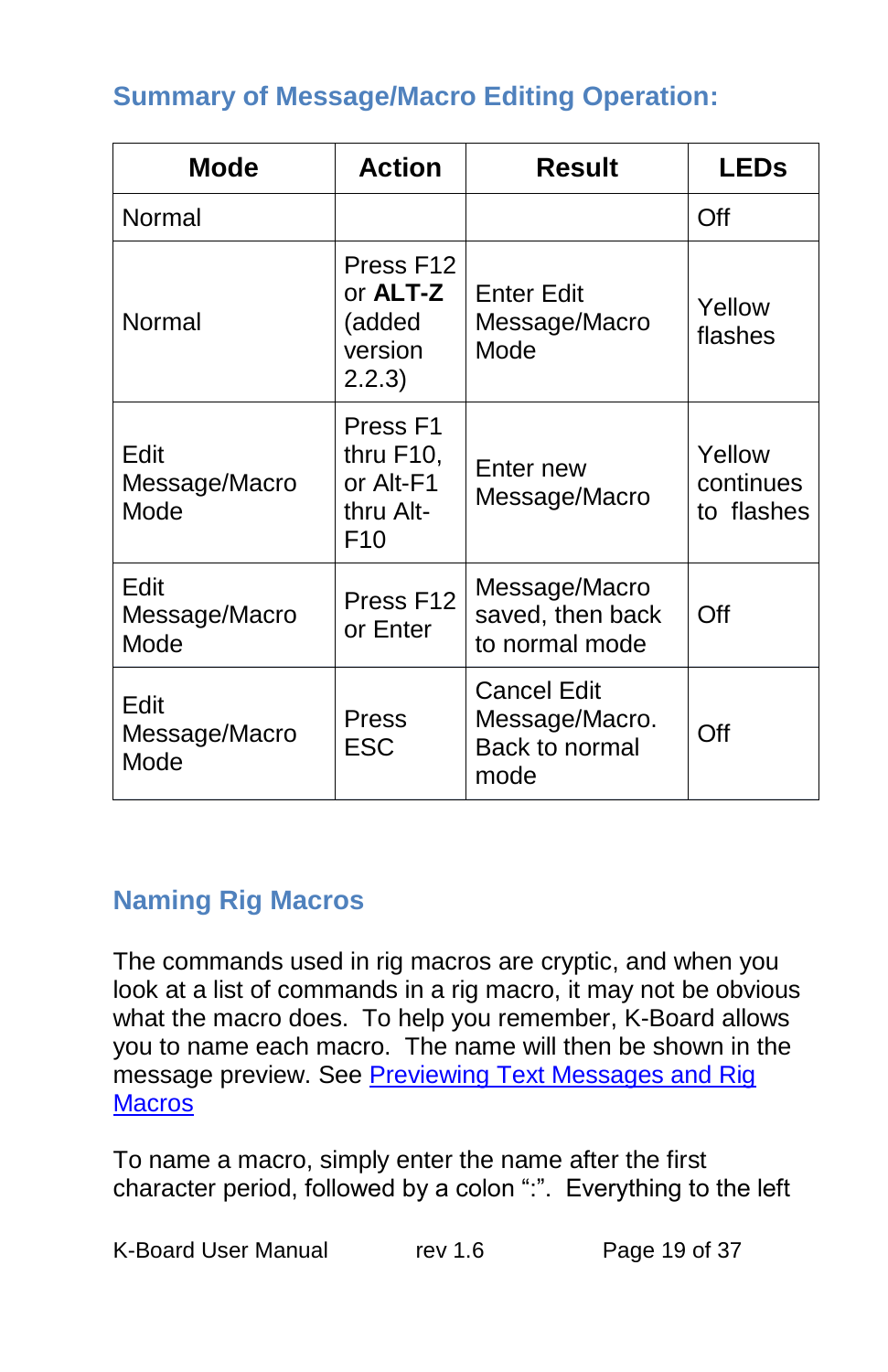of the colon is the rig macro name and is not sent to the rig. Everything to the right of the colon will be sent to the rig as commands.

It's advised to keep the names short, as the space for the characters used are shared with the characters used for commands. The longer the name, the less room you will have for commands.

For more information on macros and a complete list of commands, please see the Elecraft " [K3S, K3, KX3 & KX2](http://www.elecraft.com/manual/K3&KX3%20Pgmrs%20Ref,%20E2.pdf) [programmers Reference"](http://www.elecraft.com/manual/K3&KX3%20Pgmrs%20Ref,%20E2.pdf) in the Manuals and Downloads section of the Elecraft website.

Macro Examples: Note the colon. The name is to the left, the commands are to the right. The period, name and the colon are not sent to the rig.

**.**PSK:FA00014070000;MD6;DT3;SWH17;PC005; **.**RTTY:FA00014080000;MD6;DT2;SWH17;PC005;

# <span id="page-19-0"></span>**Sending a Rig Macro**

To send a stored rig macro, just press **F1** to **F10** for macros 1- 10 and **Alt-F1** to **Alt-F10** for macros 11-20**.** The sequence of commands will then be sent to the rig.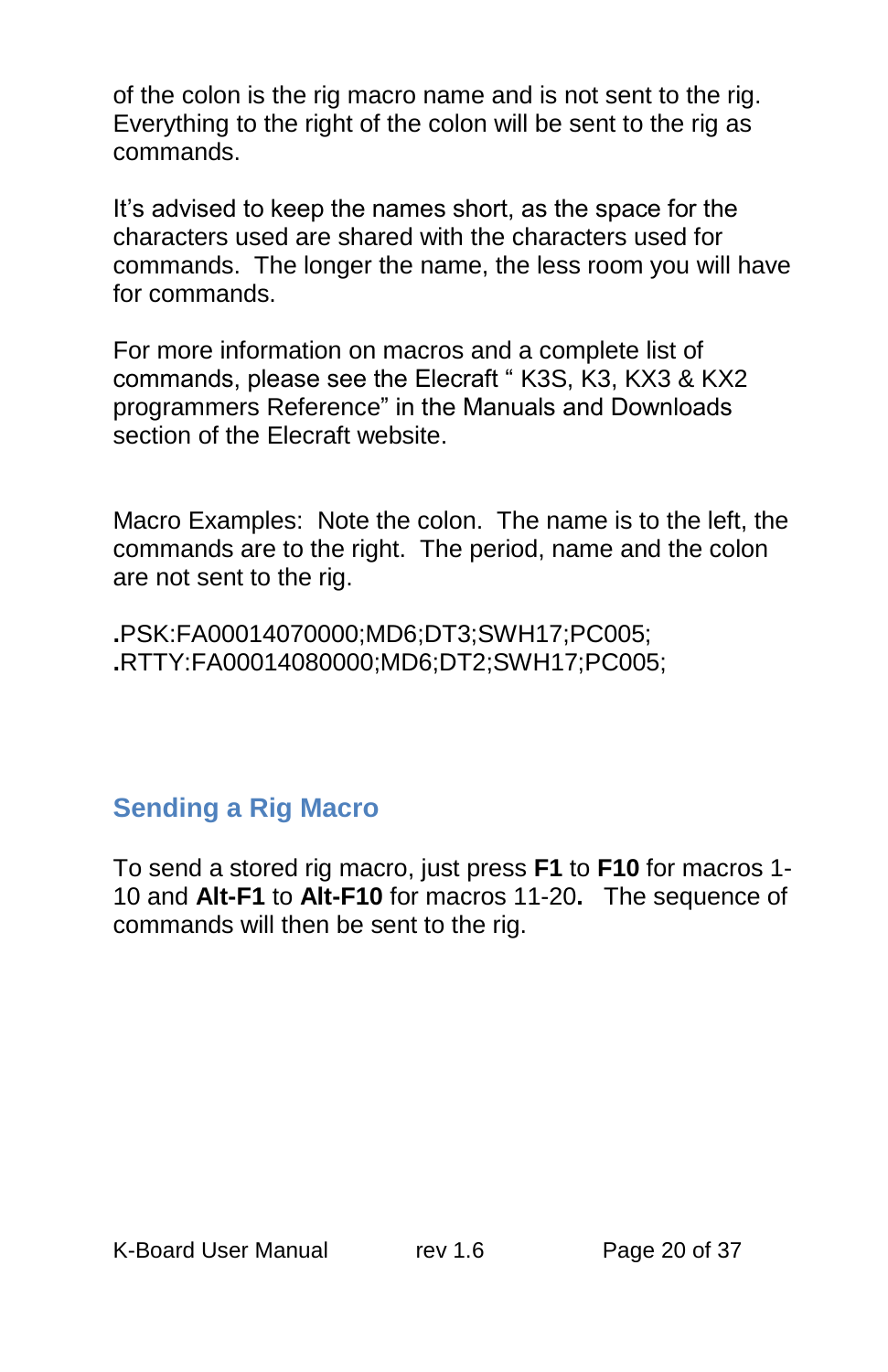# <span id="page-20-0"></span>**Call Sign Entered**

The K-Board gives you the ability to capture another station's call sign and have it sent out automatically in messages. You may be familiar with this feature in most contest loggers and PSK or RTTY programs.

To use it,

- Enter the call by pressing **Alt-C.** Enter up to 10 characters with the keyboard. Backspace to make changes.
- To Save it, press **Enter** on the keyboard.
- In any of the 20 K-Board messages, use the exclamation point (!) where you want the other station's call to appear.

Example:

- Set up a message 2 (done one time) such as: ! de KF0UR
- When QSO'ing, Press Alt-C and enter KB3SII.
- Press F2. The K-Board will then send "KB3SII de KF0UR".
- If message 2 contains ! ! de KF0UR, then "KB3SII KB3SII de KF0UR" will be sent.
- $\bullet$

Pressing **Alt-W** will clear (wipe) the call entered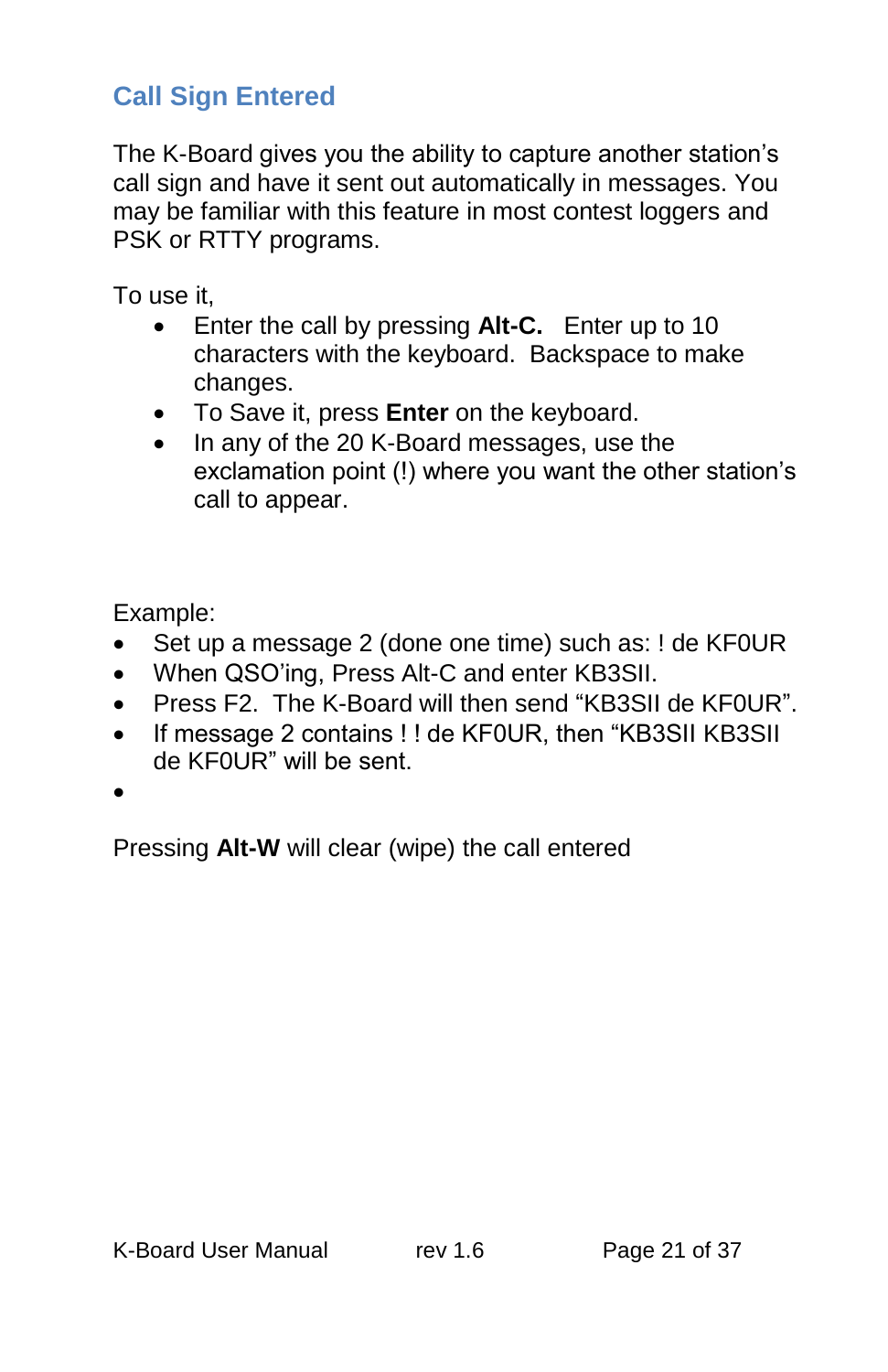#### <span id="page-21-0"></span>**Grab & Go™**

The K-Board has a unique feature call Grab &  $Go^{TM}$  which helps you to maintain the flow in contests or regular QSOs.

Grab & Go allows you capture (grab) a station's call at the same time you are responding on the air. This is instead of typing the other stations call in the Enter Call screen (**Alt-C**) *and then* sending it subsequently.

Also note that when you use Alt-C to captutre a call, the call entered is not transmitted. When you use Grab & Go to capture a call, the call IS transmitted.

Here's how it works. Shown is an example for a contest where someone answers your CQ and you want to respond with the contest exchange stored in message F2:

 To define any message as a Grab & Go message, place a "**@**" as the first character of the message.

Example: @ TU 599 CO

 If you name you message, put the **@** after the colon, as the first character of the message to be sent.

Example: Exchange:@ TU 599 CO (where Exchange is the name of the message and is not sent)

- Then when you press F2, you will be prompted to enter a call (that's the 'grab' part):
	- o Use the keyboard to type it in or use the rig's paddle to Key-board it in.
	- o The call you are typing or keying *is* sent to the rig and *will* go out on the air.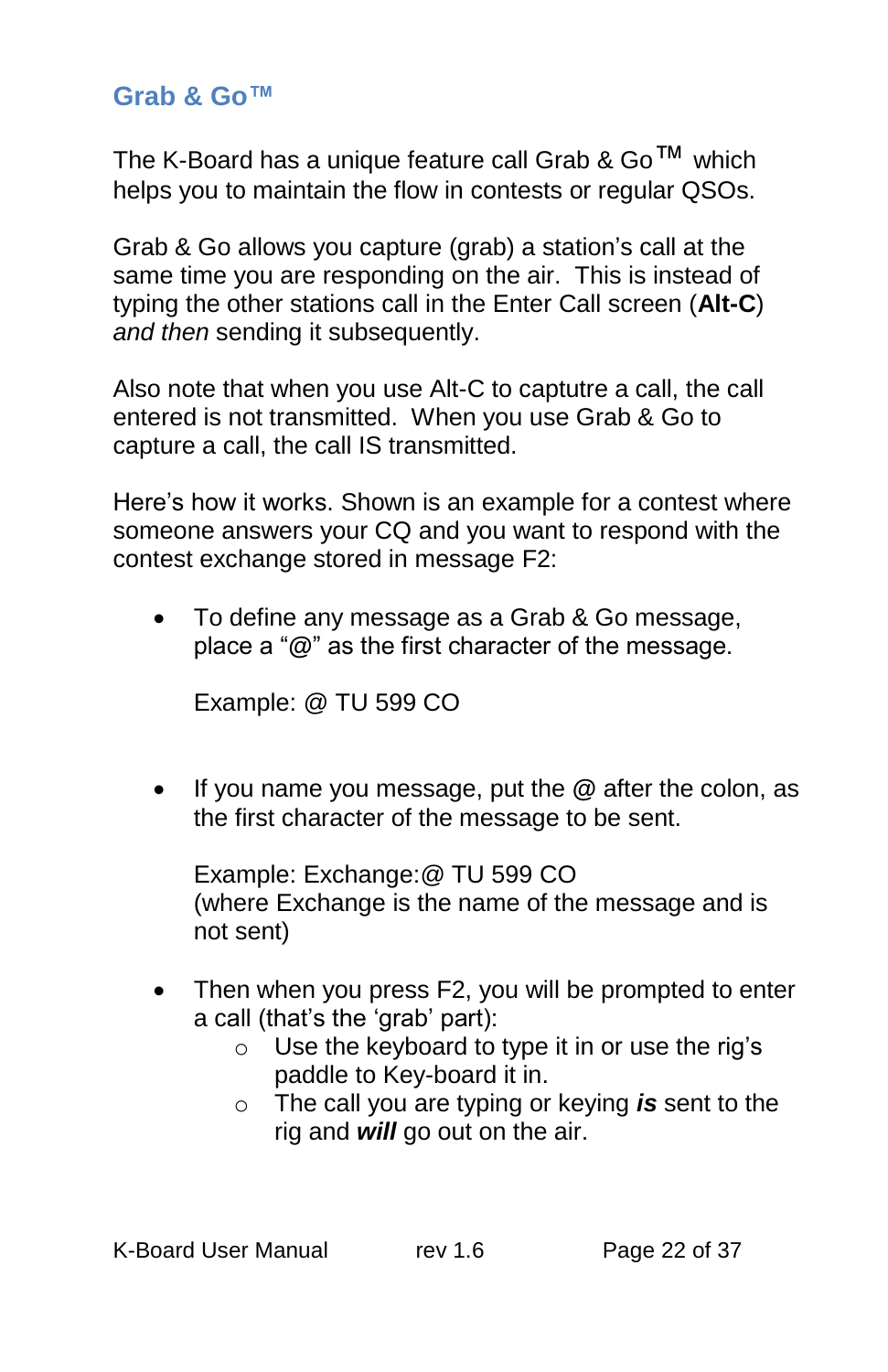o When you are finished sending the call, press F2 again. The rest of the message in F2 will then follow (that's the 'Go' part).

In summary, the Grab & Go™ flow is:

- Press the message F key to be sent
- Type or Key-board the call (it gets sent as you enter it)
- Press the message F key again for the rest of the message to be sent

Press Alt-W to clear (wipe) the call entered.

# <span id="page-22-0"></span>**Contest Serial Numbers**

The K-Board provides serial numbers that are useful in contesting. Using the Message feature, you can send a serial number (1, 2, 3, etc.) automatically when sending a message. Simply put a **#** where ever you want to the serial number sent.

Example:

If the call captured using Alt-C or Grab & Go is W2ABC, and it is the first contest QSO, then

! TU # # CO in a message will send

W2ABC TU 1 1 CO

**Alt-I** increments the serial number by one, and the new number will be seen on the rig's scrolling display if prompts are turned on (Alt-E toggles prompts) and text decoding is turned on.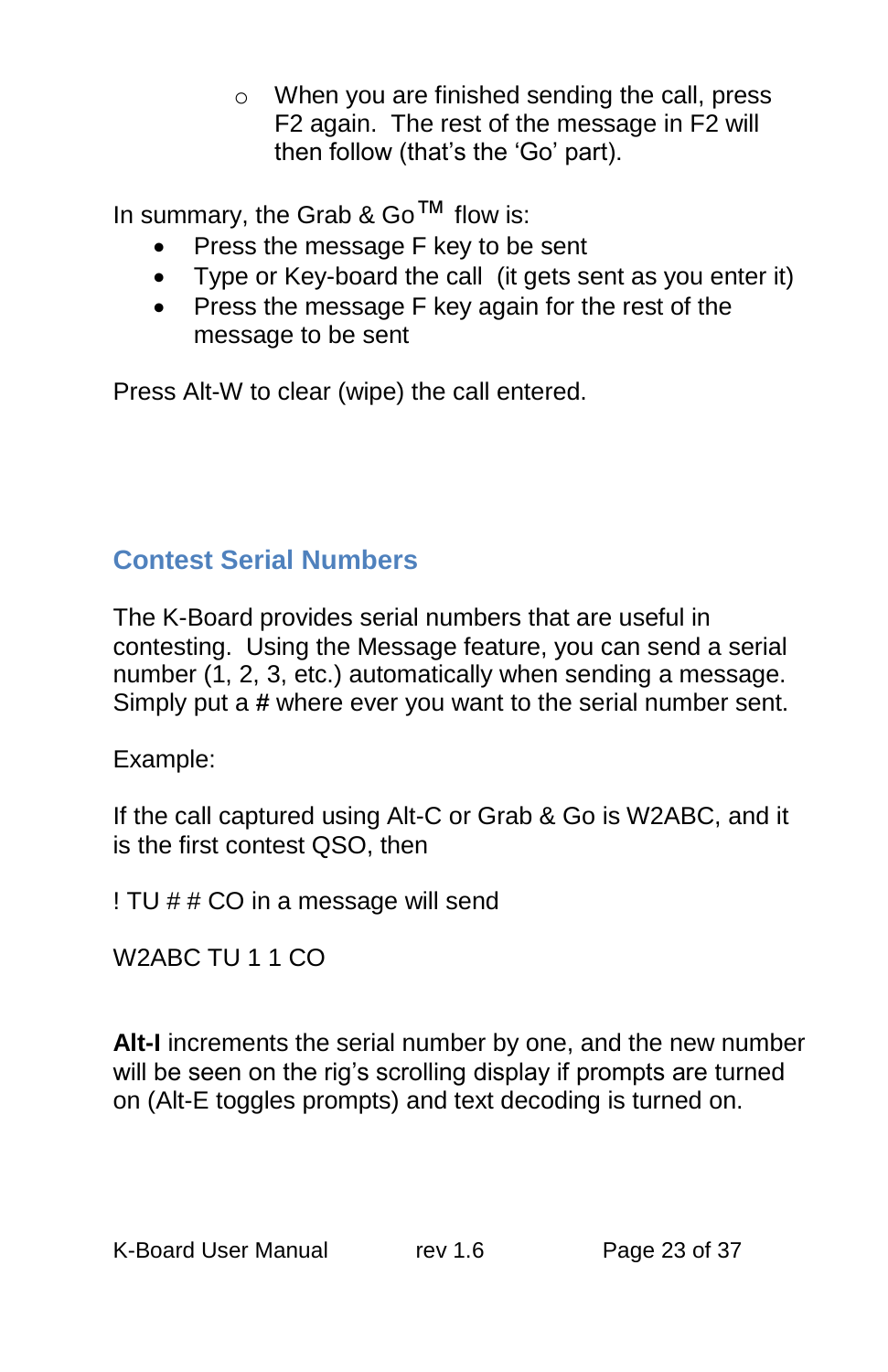**Alt-N** sets the contest number, and is also seen on the rig's scrolling display. Use Backspace to erase the current number and enter a new number from the keyboard.

 If you've incremented by mistake, press **Alt-N** to change it to the desired number. This might happen if you thought you worked someone, but really didn't (busted QSO).

Press **Enter** to save the change or **ESC** to exit without saving. This should be used at the beginning of a contest to set the number to 1, or if you need to set the number at any time. The maximum QSO number is 32000. If you get close to that number in a contest, you're doing very well!

Example:

- Assume the current number is 15 and you want it to be 14.
- Press Alt-N. "Nbr 15" is displayed on the rig's scrolling display
- Press Backspace to erase the "5".
- Press "4" to add the 4.
- Press Enter to save the new number.
- Check by pressing Alt-N again. "Nbr 14" will be displayed. Press Save or ESC to exit.

#### <span id="page-23-0"></span>**Reserved Message Characters**

The following characters are reserved for special purposes, and cannot be used as normal characters in text messages or rig macros:

! - (exclamation point) used to substitute the other station's call

# - (pound sign) used to substitute a contest serial number

K-Board User Manual rev 1.6 Page 24 of 37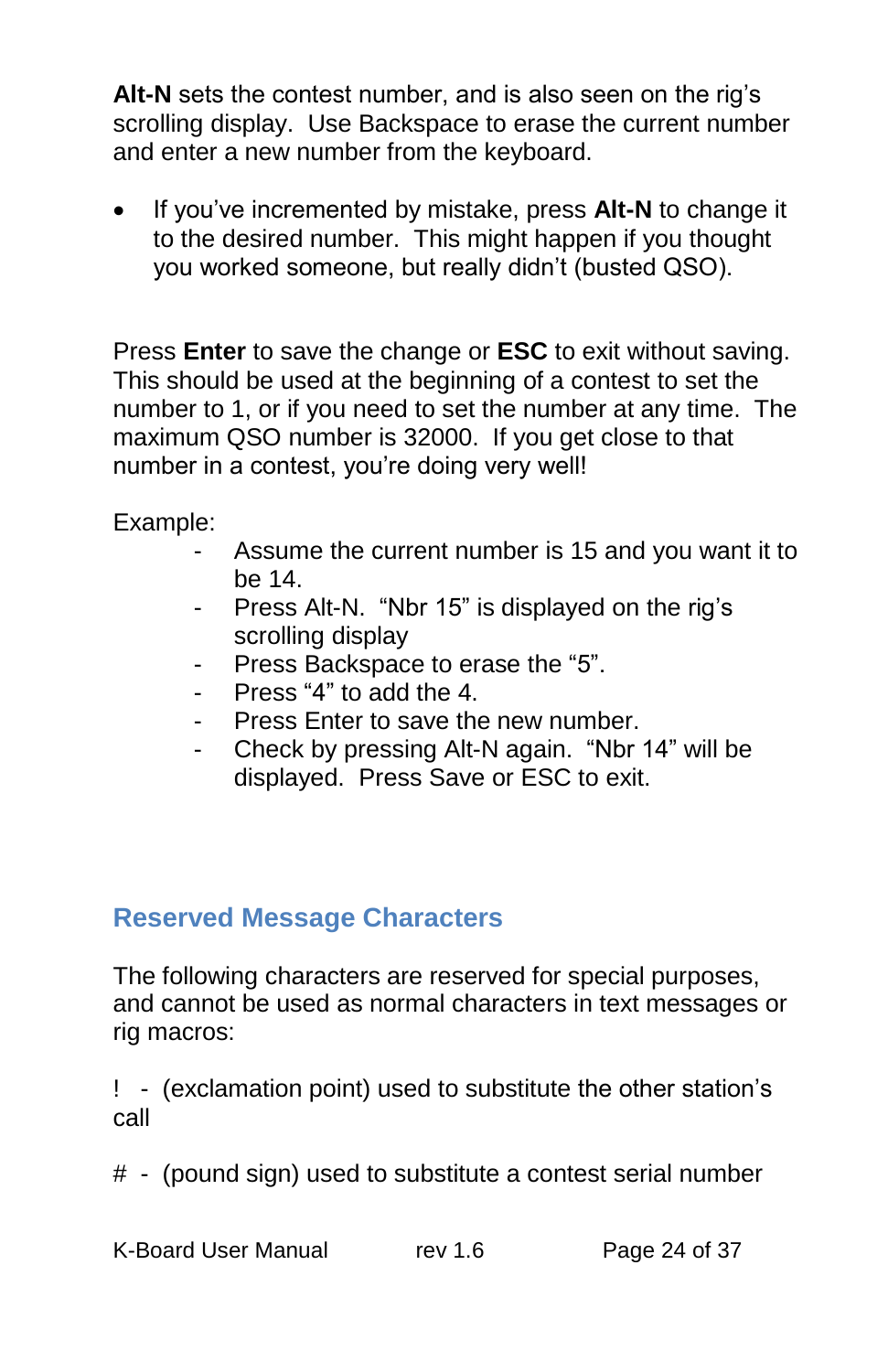$@$  - (at symbol) used to indicate it's a Grab & Go<sup>TM</sup> message.

. - (period as the first character) used to indicate the stored data is a rig macro, not a text message. It's OK to use a period elsewhere in a message.

| - (vertical bar) used at the end of a RTTY or PSK message to immediately stop transmitting after the last character is sent.

# <span id="page-24-0"></span>**Quick QSY™**

The K-Board provides a Quick QSY feature to change frequency and mode very quickly and easily.

To use it, press **Alt-Q**. Enter the frequency and an optional character to indicate the mode to change to.

| <b>Mode</b>   | Letter to add |
|---------------|---------------|
| <b>CW</b>     | С             |
| <b>USB</b>    | U             |
| <b>LSB</b>    |               |
| <b>PSK</b>    | Р             |
| <b>RTTY</b>   | R             |
| AM            | Α             |
| FM            | F             |
| <b>CW REV</b> | w             |
| Data Rev      |               |

Examples:

- 14070 sets freq to 14.070 MHz. Mode does not change.
- 14070P sets freq to 14.070 MHz AND mode to PSK for **P**SK (31 or 63 depending on the VFO-A setting)
- 21080R sets freq to 21.080 MHz AND mode to FSK-D or Data for **R**TTY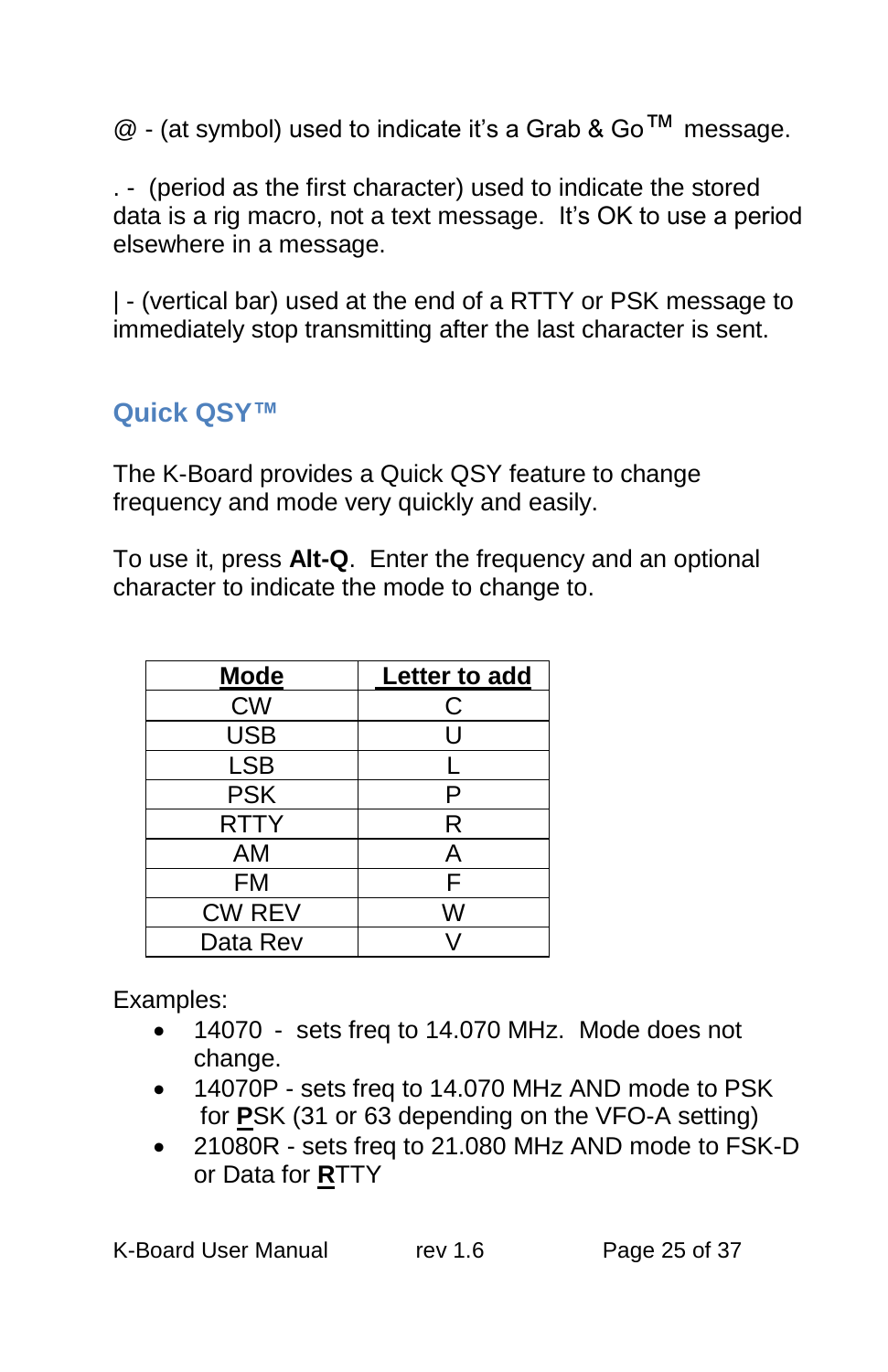- 7023C sets freq to 7.023 MHz AND mode to **C**W
- 28425U sets freq to 28.425 MHz AND mode to **U**SB

If in CW, RTTY, PSK, and K-Board user prompts are on (Alt-E) and text decoding is on in the rig, then you will see "FREQ? displayed on the rig's scrolling display.

# <span id="page-25-0"></span>**Voltage Check**

To display the power supply voltage of the K-Board, press **Alt-V**. The K-Board voltage will be seen on the rig when text decode is on and in CW, RTTY, or PSK. Press **Esc** on the keyboard to exit this mode.

The K-Board will automatically check the voltage periodically, and if at or below the low voltage threshold (~7 volts), the Red LED on the K-Board will flash periodically.

# <span id="page-25-1"></span>**Help**

If you forget a command, you can see a list of them with a brief description on the rig's scrolling display.

With Text decoding on in CW, RTTY, or PSK, press **Alt-H**. The commands will be scrolled, separated by a "/". Hit Esc at any time to stop.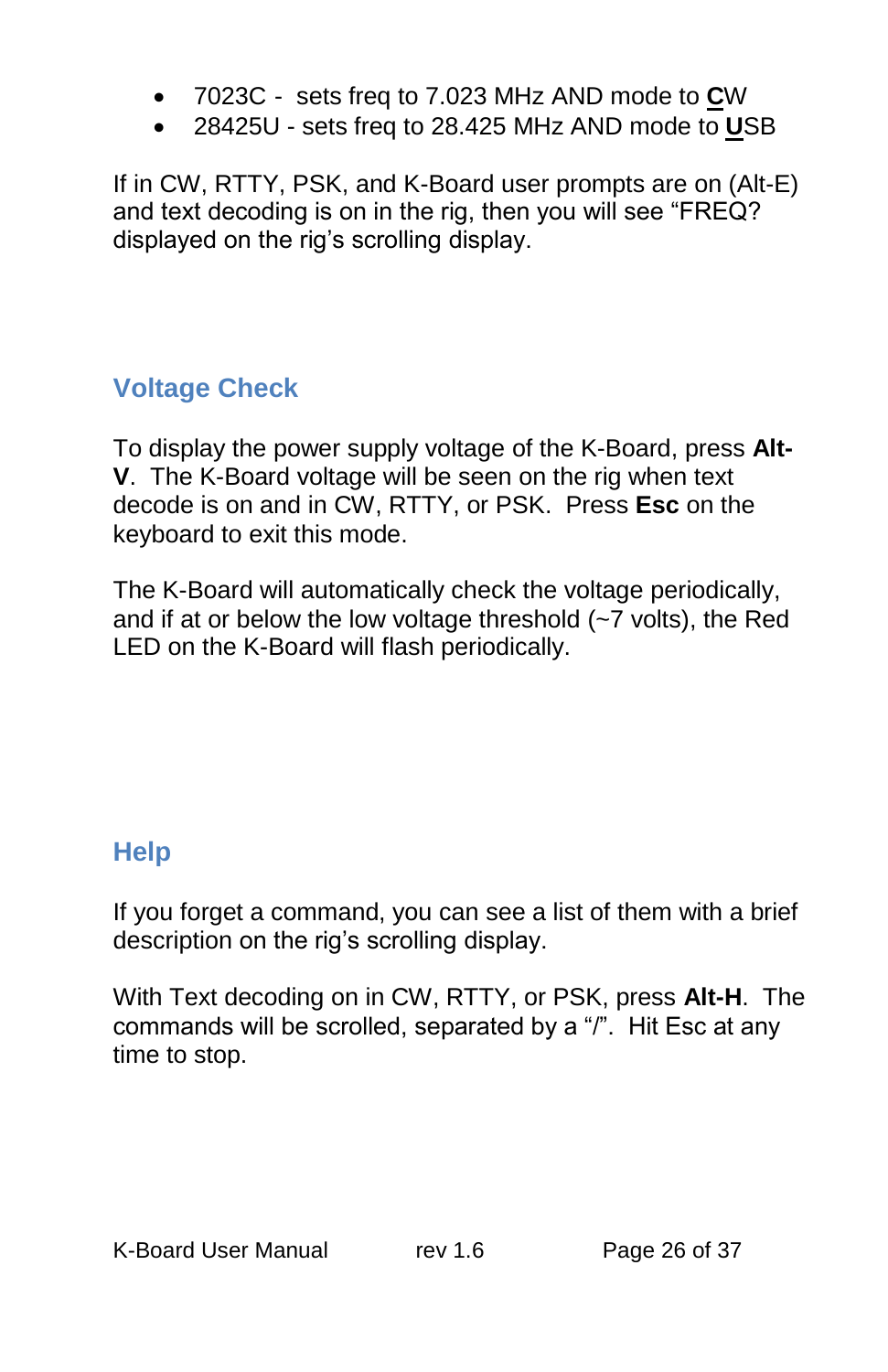## <span id="page-26-0"></span>**System Reset**

If you want to reset the K-Board, press **Alt-R**. Then press "**Y**" to confirm the reset or "**N**" or **ESC** to cancel the reset. The reset is similar to turning the unit off and then on again.

One reason for doing a reset is to re-initiate the communications to the rig, in case it is not connected.

# <span id="page-26-1"></span>**Compatibility with Other Products**

Here's how to use the K-Board with other products.

For the Elecraft products, in general, it is connected as the last device in the serial (ACC1) connection chain.

- KXPA100 connect the K-Board to the RS232 (PC) port on the amp.
- KXP500 connect the K-Board to the RS232 (PC) port on the amp.
- PX3 connect the K-Board to the ACC1 (PC) port on the PX3.
- P3 connect the K-Board to the DB-9 (PC) port on the P3.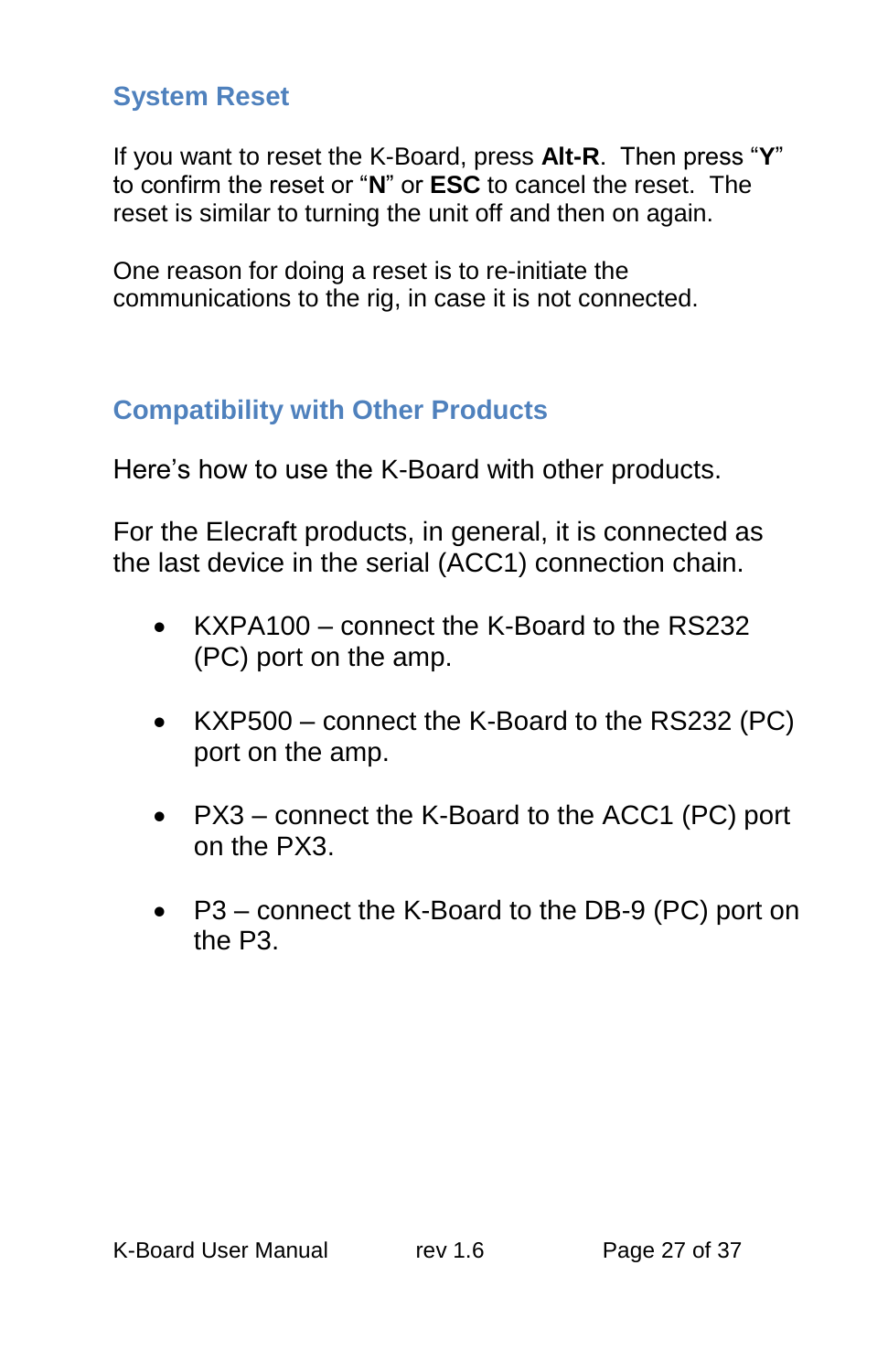## <span id="page-27-0"></span>**Updating the Firmware**

The K-Board firmware is able to be upgraded via the "PC" serial port connector.

A common utility program for all QRPworks products, including Ham Central Terminal, Key Log Go, SideKar, and the K-Board is available.

To see the K-Board firmware version, press **Alt-Z.** The LEDs will flash as described in the Starting Up section of this manual, and if in a text decoding mode on the rig, the firmware version will be displayed on the scrolling display.

## <span id="page-27-1"></span>**Technology**

The K-Board is a very smart Elecraft centric interface for any USB keyboard. Inside is a PIC microcontroller. It is a computer on a chip, complete with CPU, memory, and EEPROM. Firmware running on the microcontroller controls the presentation and all functions of the K-Board. There's a lot of stuff going on!

### <span id="page-27-2"></span>**Support**

If for any reason you have questions or issues regarding the K-Board, please contact us via the www.QRPworks.com Contact page.

#### <span id="page-27-3"></span>**Acknowledgements**

We would like to acknowledge and thank Sierra Radio Systems for the use and support of their Hamstack C library.

K-Board User Manual rev 1.6 Page 28 of 37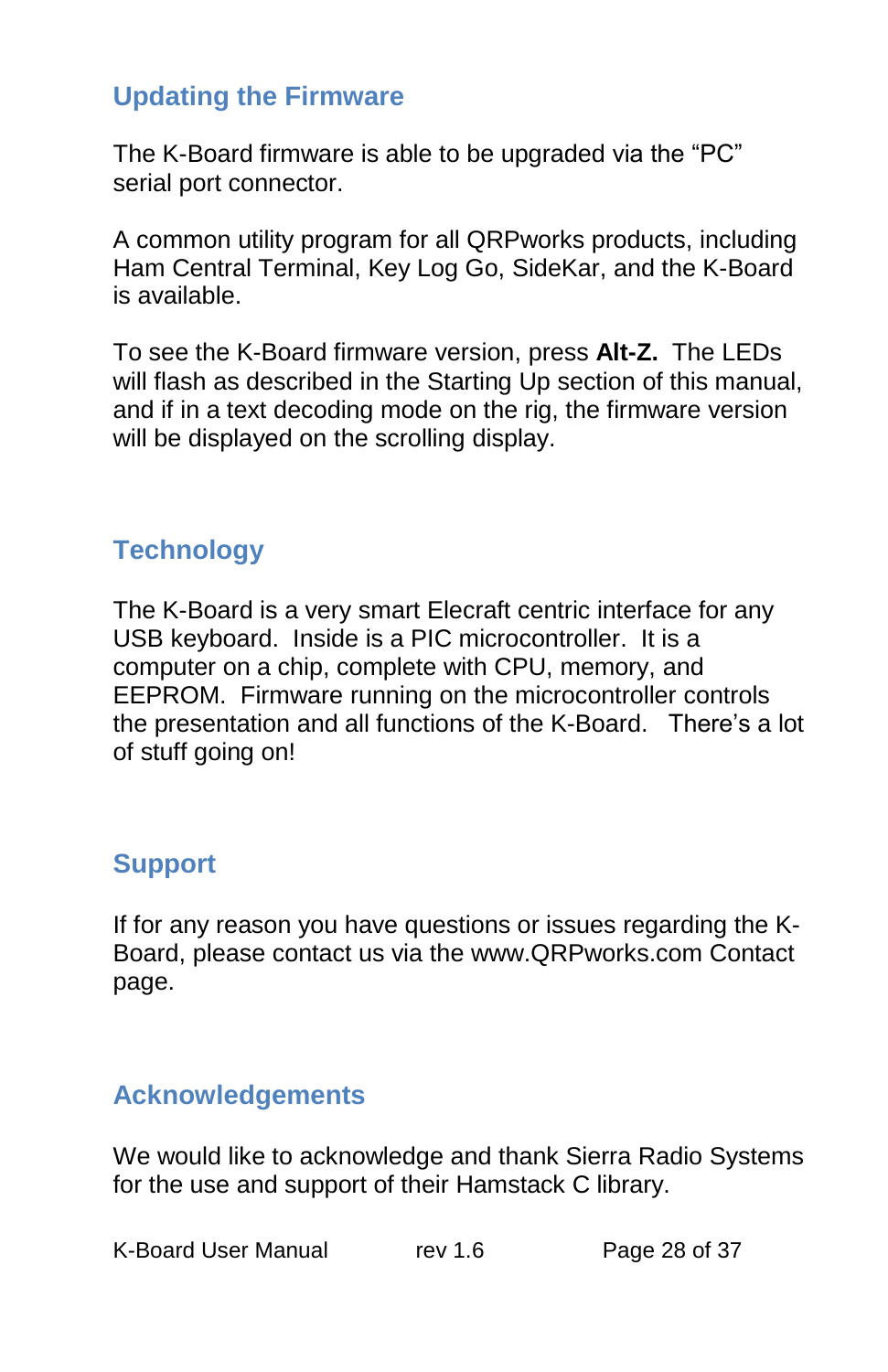## <span id="page-28-0"></span>**Troubleshooting Tips**

1. Issues connecting with the rig

If you experience issues connecting to the rig, the following procedure is recommended. Verify the rig baud rate is set to 38400.

- a. Turn off the rig
- b. Turn off the K-Board via the on/off switch
- c. Turn the rig on first.
- d. Wait a few seconds
- e. Turn on the K-Board
- 2. I'm using a USB wireless keyboard, but it does not work.

Make sure it is a 2.4 GHz wireless keyboard and not a Bluetooth keyboard.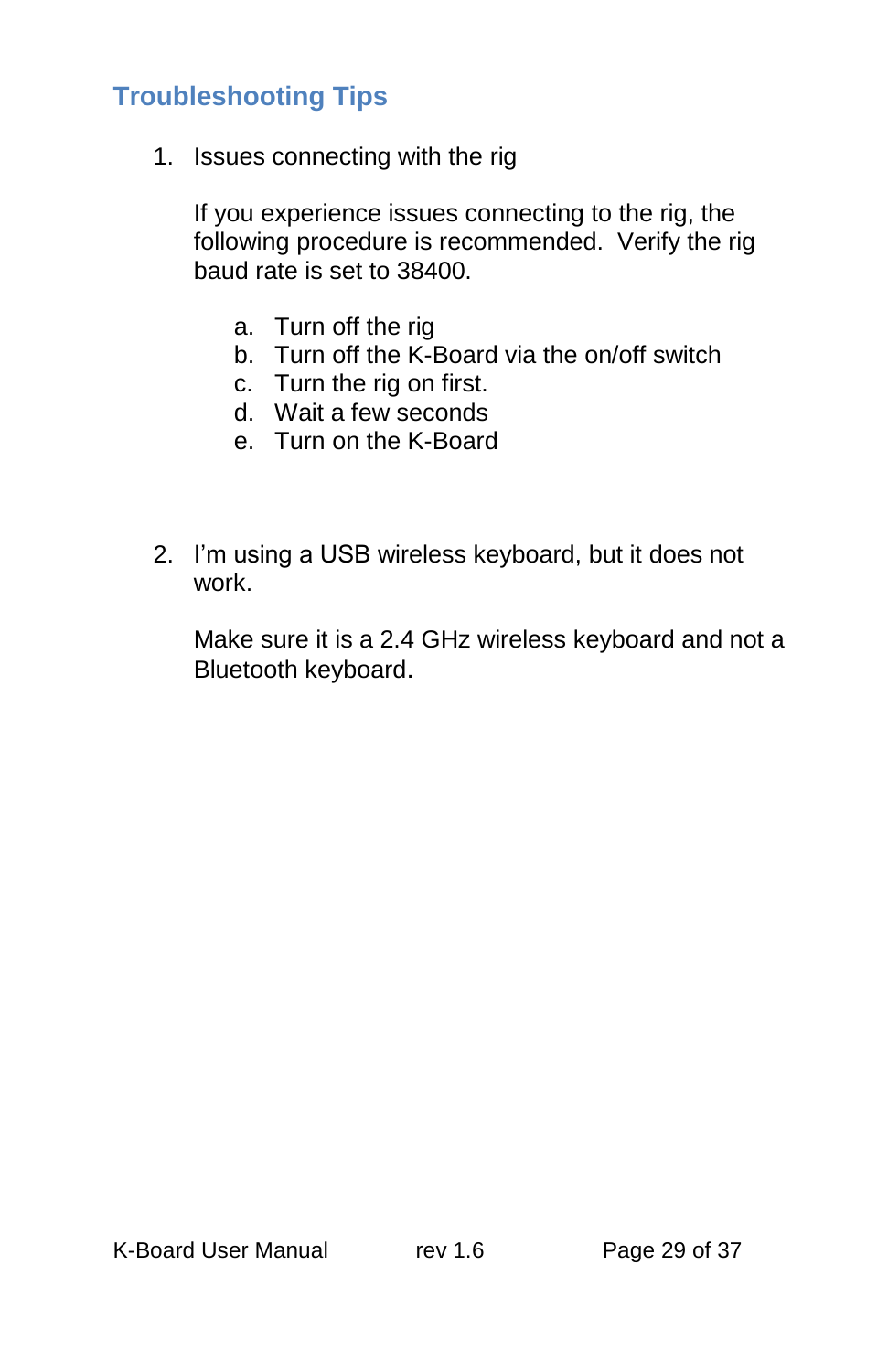#### <span id="page-29-0"></span>**Summary of LED Operation:**

The specifics are in the table below, but in general, the LEDs indicate the following:

Green – a function has been successful or is progressing as expected

Yellow – user input is required

Red – there is a fault condition

| <b>Function</b>         | LED                | <b>Meaning</b>                     |
|-------------------------|--------------------|------------------------------------|
|                         | All three flash to | Red flashed the first              |
| <b>K-Board Startup</b>  | indicate the       | number                             |
|                         | firmware           | Yellow the second number           |
|                         | version number     | Green the third number             |
|                         | Then, Green        | Trying to connect to rig at        |
|                         | flashing           | 38400 baud                         |
|                         | Green On for a     | Connected to rig                   |
|                         | few seconds        | successfully                       |
|                         | Red flashing for   | Connection to rig failed.          |
|                         | a few seconds      | (see <b>Troubleshooting Tips</b> ) |
|                         |                    |                                    |
|                         |                    | Waiting for call to be             |
| <b>Alt-C Enter Call</b> | Yellow flashing    | entered. Enter call followed       |
|                         |                    | by Enter, or hit ESC.              |
|                         |                    |                                    |
| @ Grab & Go             |                    | Waiting for call to be             |
| Message                 | Yellow flashing    | entered. Enter call followed       |
|                         |                    | by same F key, or hit ESC.         |
|                         |                    |                                    |
|                         |                    | Waiting for number to be           |
| <b>Alt-N Set Serial</b> | Yellow flashing    | entered. Enter number              |
| Number                  |                    | followed by Enter, or hit          |
|                         |                    | ESC.                               |
|                         |                    |                                    |

K-Board User Manual rev 1.6 Page 30 of 37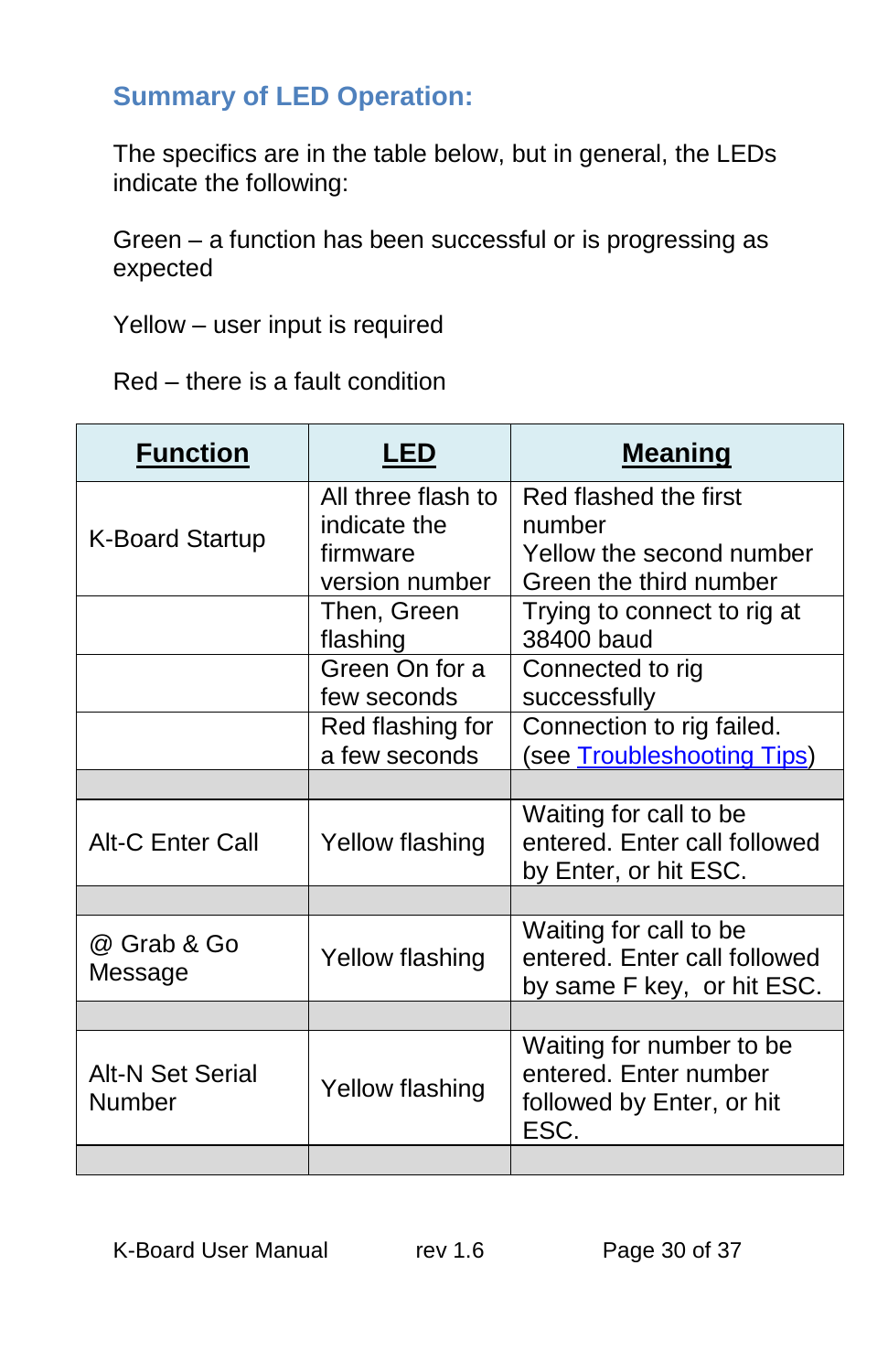| <b>Function</b>                                                                  | <b>LED</b>                   | <b>Meaning</b>                                                                                                                                           |
|----------------------------------------------------------------------------------|------------------------------|----------------------------------------------------------------------------------------------------------------------------------------------------------|
| <b>Alt-P Preview</b><br>Message/Macro                                            | Yellow flashing              | Waiting for F key of the<br>message/macro to be<br>previewed. Press F1-F10<br>or Alt-F1 - Alt-F10, or hit<br>ESC. Hit ESC to exit.                       |
|                                                                                  |                              |                                                                                                                                                          |
| Alt-Q Quick QSY                                                                  | Yellow flashing              | Waiting for Freq. to be<br>entered. Enter freq followed<br>by Enter, or hit ESC.                                                                         |
|                                                                                  |                              |                                                                                                                                                          |
| Alt-V KB Voltage                                                                 | Yellow flashing              | Displaying K-Board voltage.<br>Hit ESC to exit.                                                                                                          |
| F12 or ALT-Z<br>Message/Macro<br>Editing                                         | Yellow flashing              | Waiting for F key of the<br>message/macro to be<br>created. Press F1-F10 or<br>Alt-F1 - Alt-F10, enter text,<br>hit F12 or Enter to save, or<br>hit ESC. |
|                                                                                  |                              |                                                                                                                                                          |
| Downloading<br>(write)<br>Messages/Macros<br>from Message<br>Utility to K-Board  | Green flashing               | Message/macro download<br>in process. LED off when<br>complete                                                                                           |
|                                                                                  |                              |                                                                                                                                                          |
| Uploading (read)<br>Messages/Macros<br>from K-Board to<br><b>Message Utility</b> | Green flashing               | Message/macro upload in<br>process. LED off when<br>complete                                                                                             |
|                                                                                  |                              |                                                                                                                                                          |
| Normal operation                                                                 | Red flashing<br>periodically | Low voltage                                                                                                                                              |
|                                                                                  |                              |                                                                                                                                                          |
| Alt-R Reset K-<br><b>Board</b>                                                   | Yellow flashing              | Enter Y, N, or hit ESC.                                                                                                                                  |
|                                                                                  |                              |                                                                                                                                                          |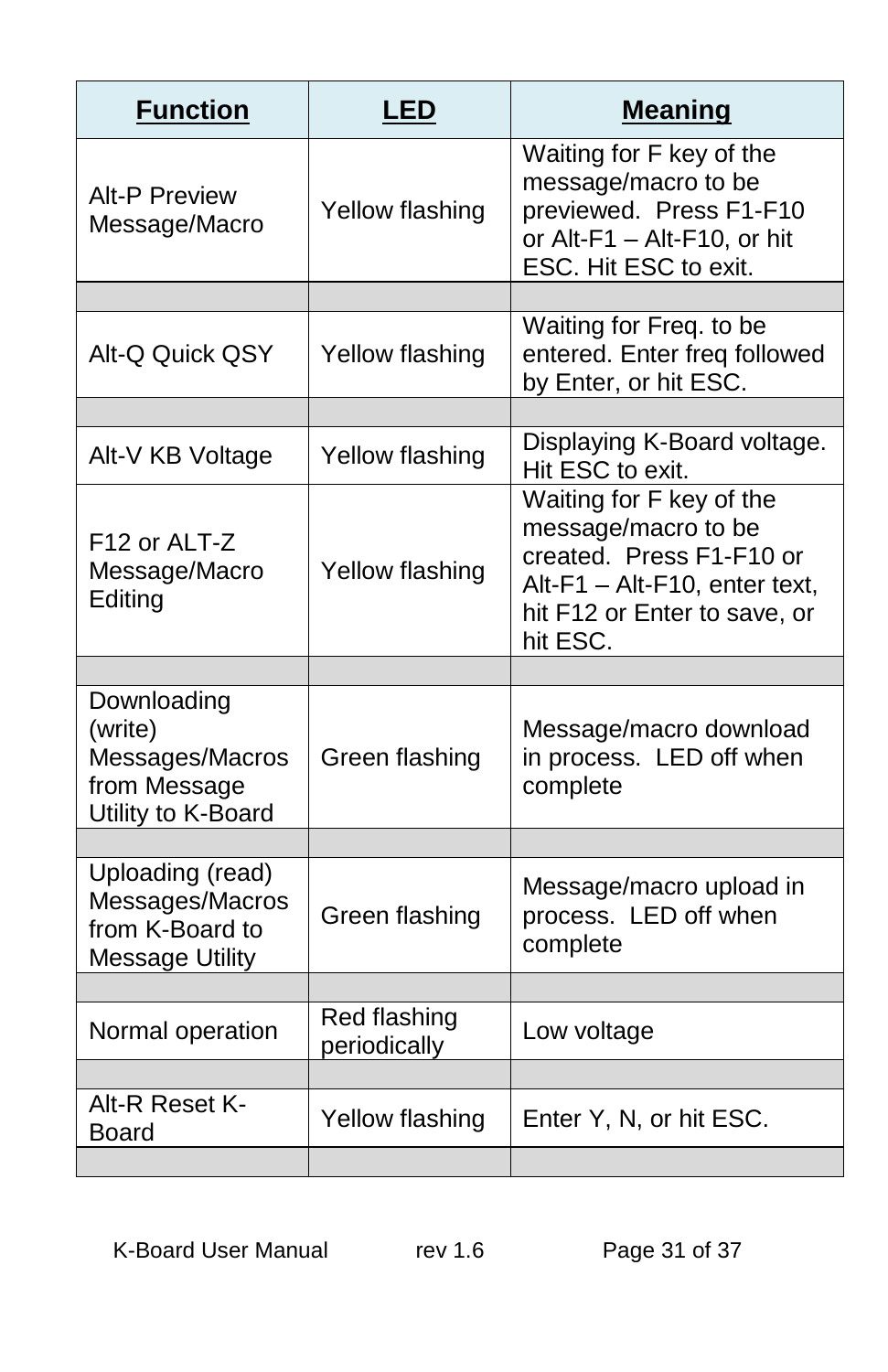| <b>Function</b> | I FD            | <b>Meaning</b>                       |
|-----------------|-----------------|--------------------------------------|
| Alt-H Help      | Yellow flashing | Displaying Help. Hit ESC to<br>exit. |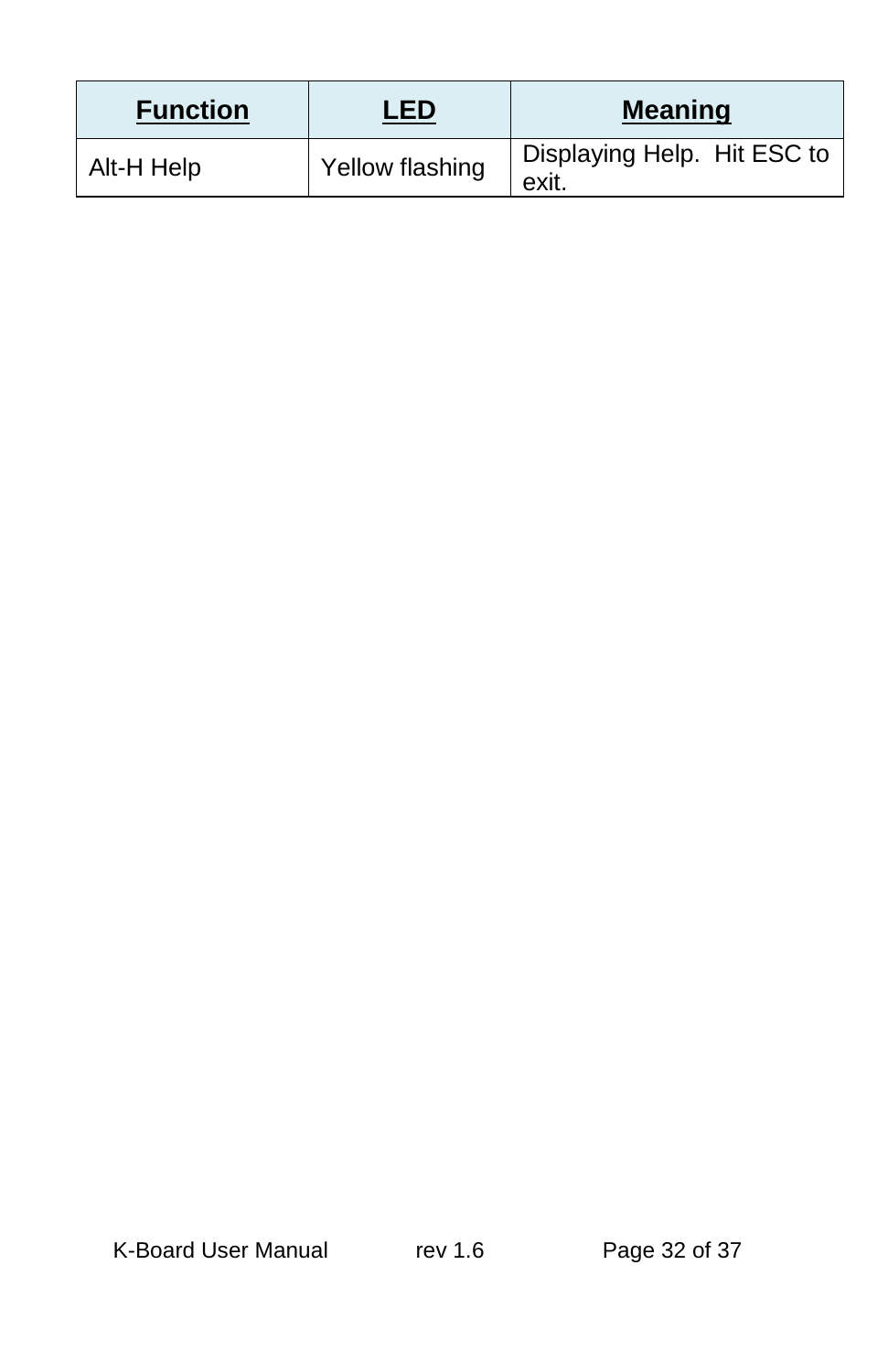# <span id="page-32-0"></span>**Summary of Keyboard Commands**

| Keyboard                                       | <b>Function</b>                                                                                                                   |
|------------------------------------------------|-----------------------------------------------------------------------------------------------------------------------------------|
| Alt-C                                          | Enter other station's Call                                                                                                        |
| Alt-E                                          | Toggle between <b>E</b> choing KB prompts on<br>the rig's display                                                                 |
| Alt-G                                          | Displays the current message group in<br>use, and selects a new message group<br>to use (F1-F10 for groups 1-10,<br>respectively) |
| Alt-H                                          | Display Help on the rig's display                                                                                                 |
| Alt-I                                          | Increment the contest serial number                                                                                               |
| Alt-K                                          | Toggle between USA and UK Keyboards                                                                                               |
| Alt-N                                          | Set the contest serial <b>Number</b>                                                                                              |
| Alt-P                                          | <b>Preview a message or macro</b>                                                                                                 |
| $Alt-Q$                                        | Quick <b>Q</b> SY                                                                                                                 |
| Alt-R                                          | Reset the K-Board                                                                                                                 |
| Alt-V                                          | Display K-Board Voltage                                                                                                           |
| Alt-W                                          | Wipe the call entered for Enter Call, Grab<br>& Go                                                                                |
| Alt-Y                                          | Show the firmware version                                                                                                         |
| Alt-Z                                          | Same as F12 (edit message or macro)                                                                                               |
|                                                |                                                                                                                                   |
| F12, then F1<br>to F10                         | Edit text messages/macros 1-10                                                                                                    |
| F12, then<br>Alt-F1 to Alt-<br>F <sub>10</sub> | Edit text messages/macros 11-20                                                                                                   |

K-Board User Manual rev 1.6 Page 33 of 37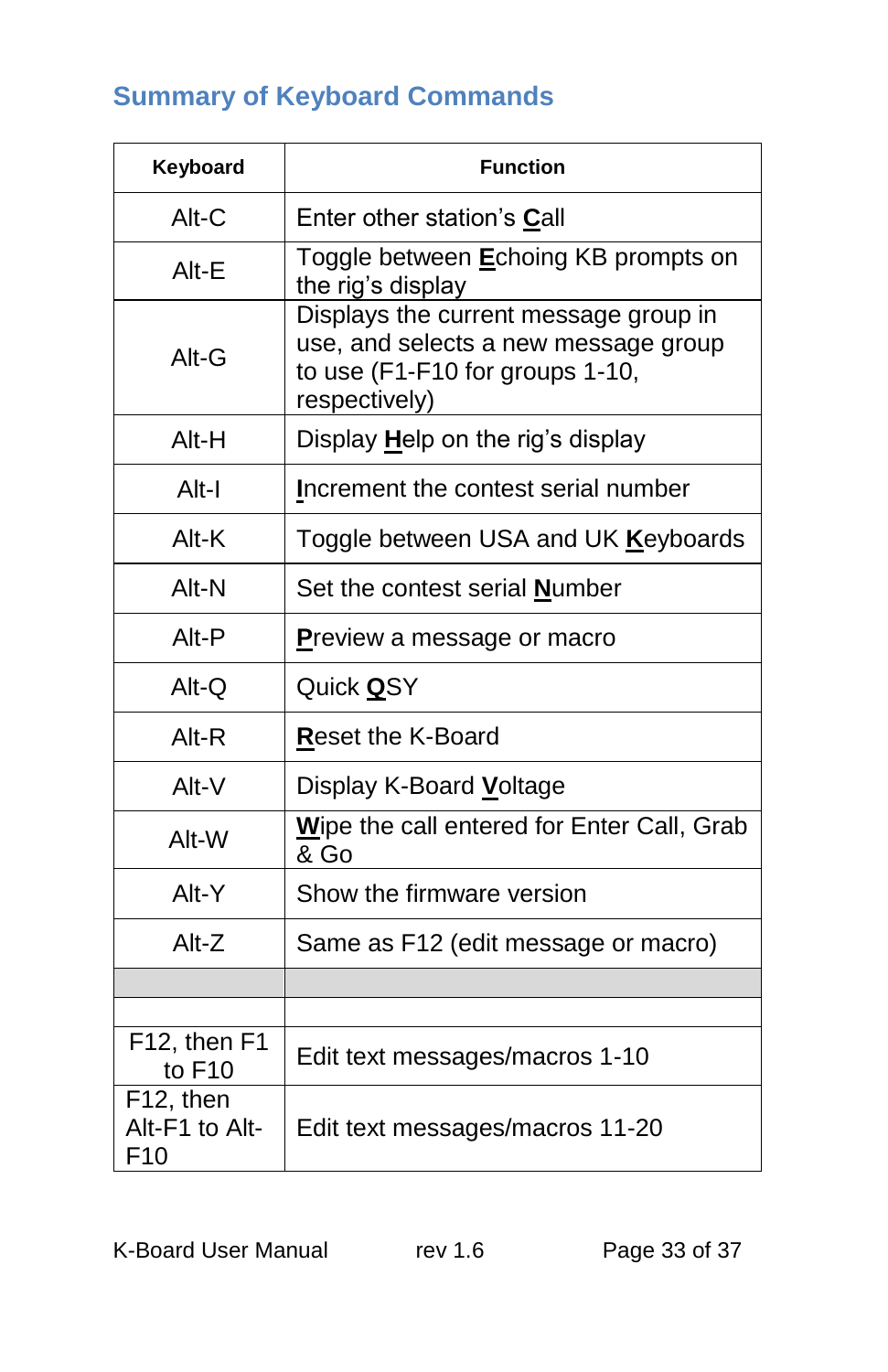| F1 to F10                         | Send text messages/macros 1-10       |
|-----------------------------------|--------------------------------------|
| Alt-F1 to Alt-<br>F <sub>10</sub> | Send text messages/macros 11-20      |
| F <sub>12</sub>                   | Enter Edit Mode. While in Edit mode, |
|                                   | save message or macro                |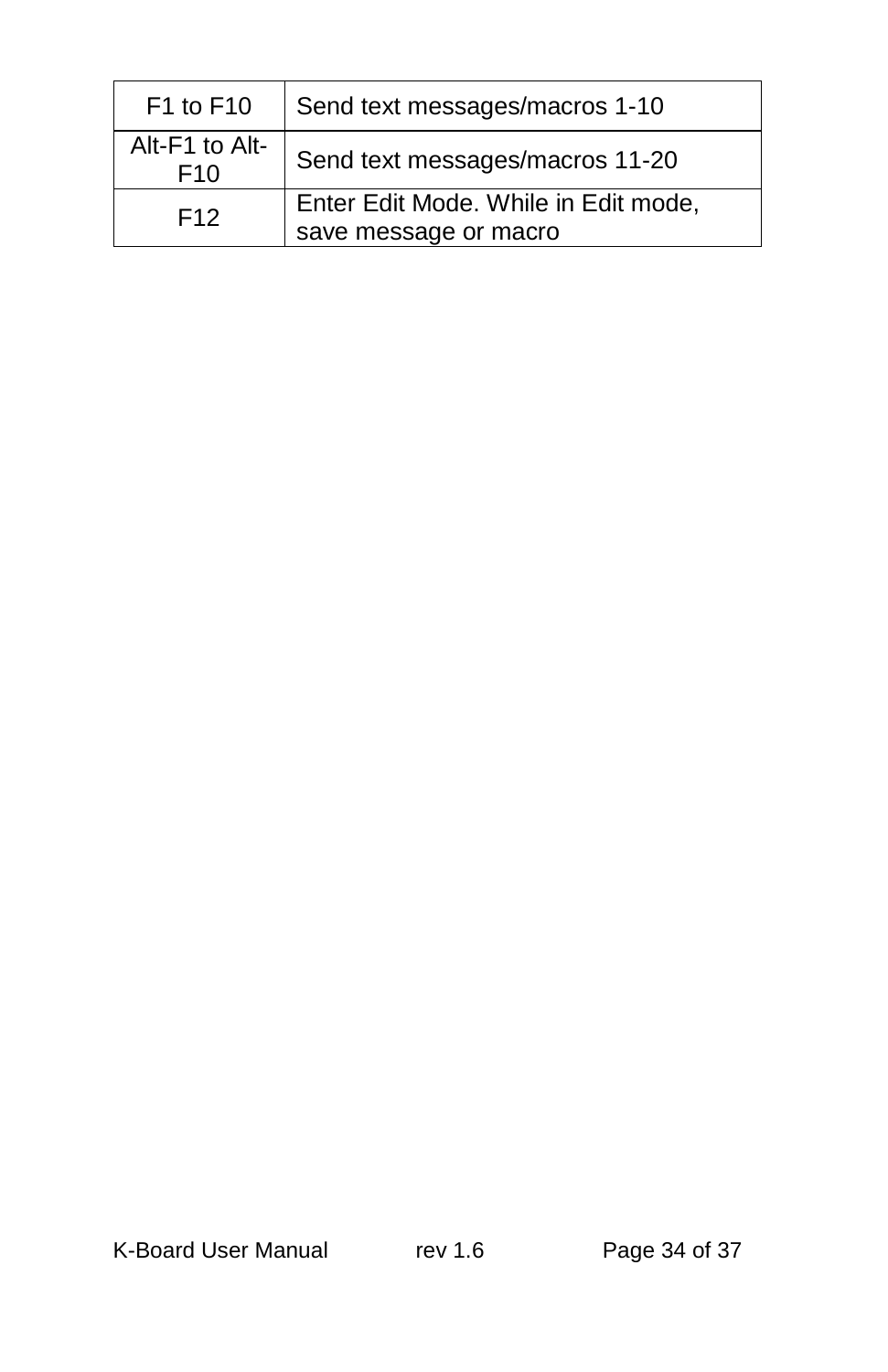# <span id="page-34-0"></span>**Firmware Revision History**

| <b>Version</b> | <b>Changes</b>                            |
|----------------|-------------------------------------------|
|                | Allow Message Management Utility to       |
| 2.2.1          | download all 10 groups of messages. Alt-G |
|                | selects active group                      |
| 2.1.1          | Initial production release                |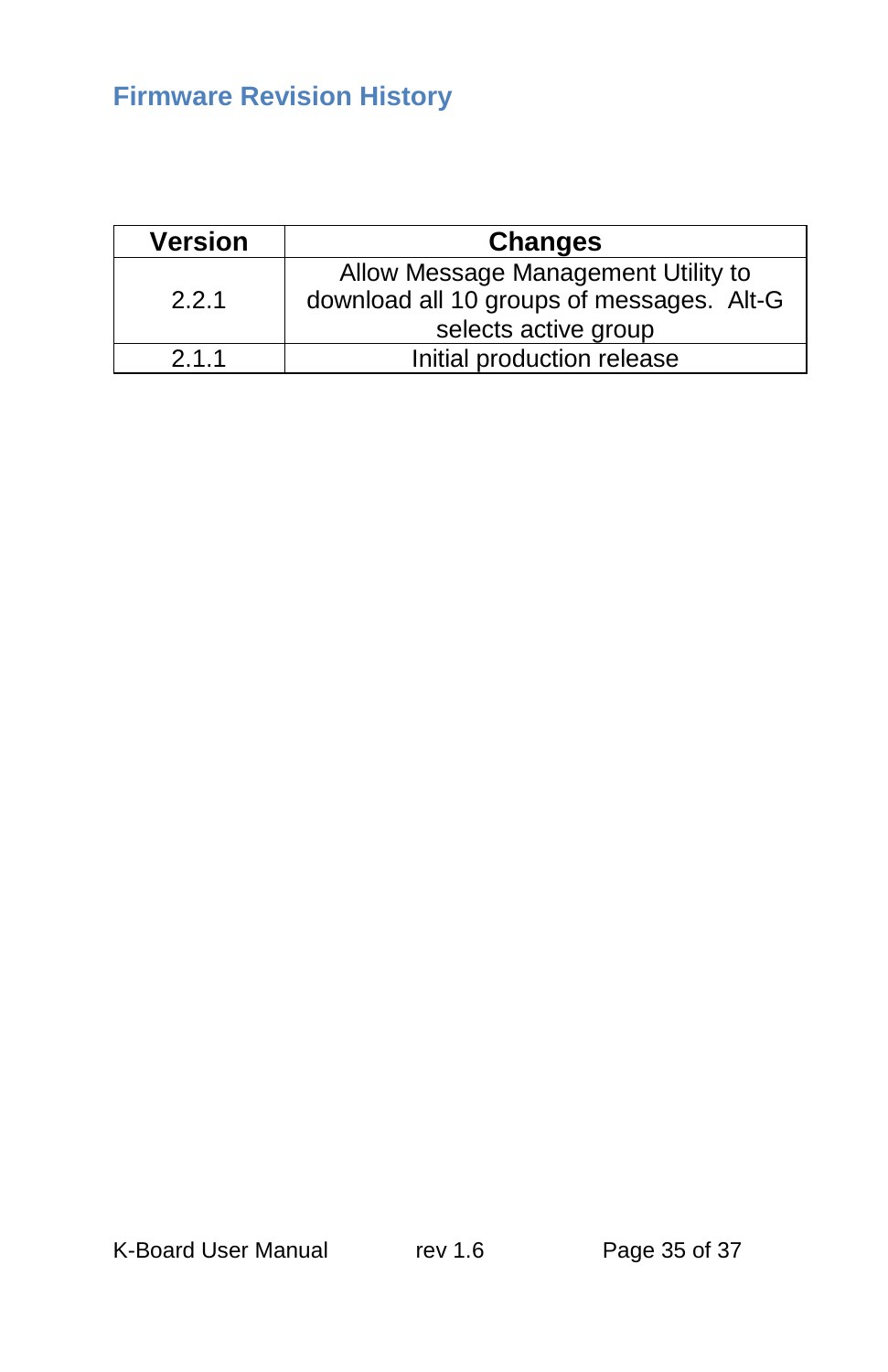#### Index

#### **C**

call sign entered, 21 cancel message edit, 13, 18 chaining messages, 15 change frequency, 25 change mode, 25 compatibility, 27 contest serial numbers, 23 creating a rig macro, 17 creating a text message, 12

#### **D**

DC power, 5

#### **E**

editing a rig macro, 17 editing a text message, 12

#### **F**

firmware revision history, 35 firmware updates, 28 firmware version, 9, 28

#### **G**

Grab & Go, 22

#### **H**

help, 26

#### **K**

K3 connections, 5 K3/K3S settings, 8 K3s

connections, 5 keyboard, 5, 8 keyboard commands Alt F1-F10, 11, 16 Alt-C, 21 Alt-G, 12 Alt-H, 26 Alt-K, 8 Alt-N, 24 Alt-Q, 25 Alt-R, 27 Alt-V, 26 Alt-Z, 9, 28 F12, 12 F12, 17 F1-F10, 11 KX2 connections, 5 KX3 connections, 5 KX3/KX2 settings, 6

#### **L**

LEDs, 30

#### **M**

message management utility, 12

#### **N**

naming messages, 13 naming rig macros, 19

#### **O**

overview, 4

#### **P**

previewing messages / macros, 15

K-Board User Manual rev 1.6 Page 36 of 37